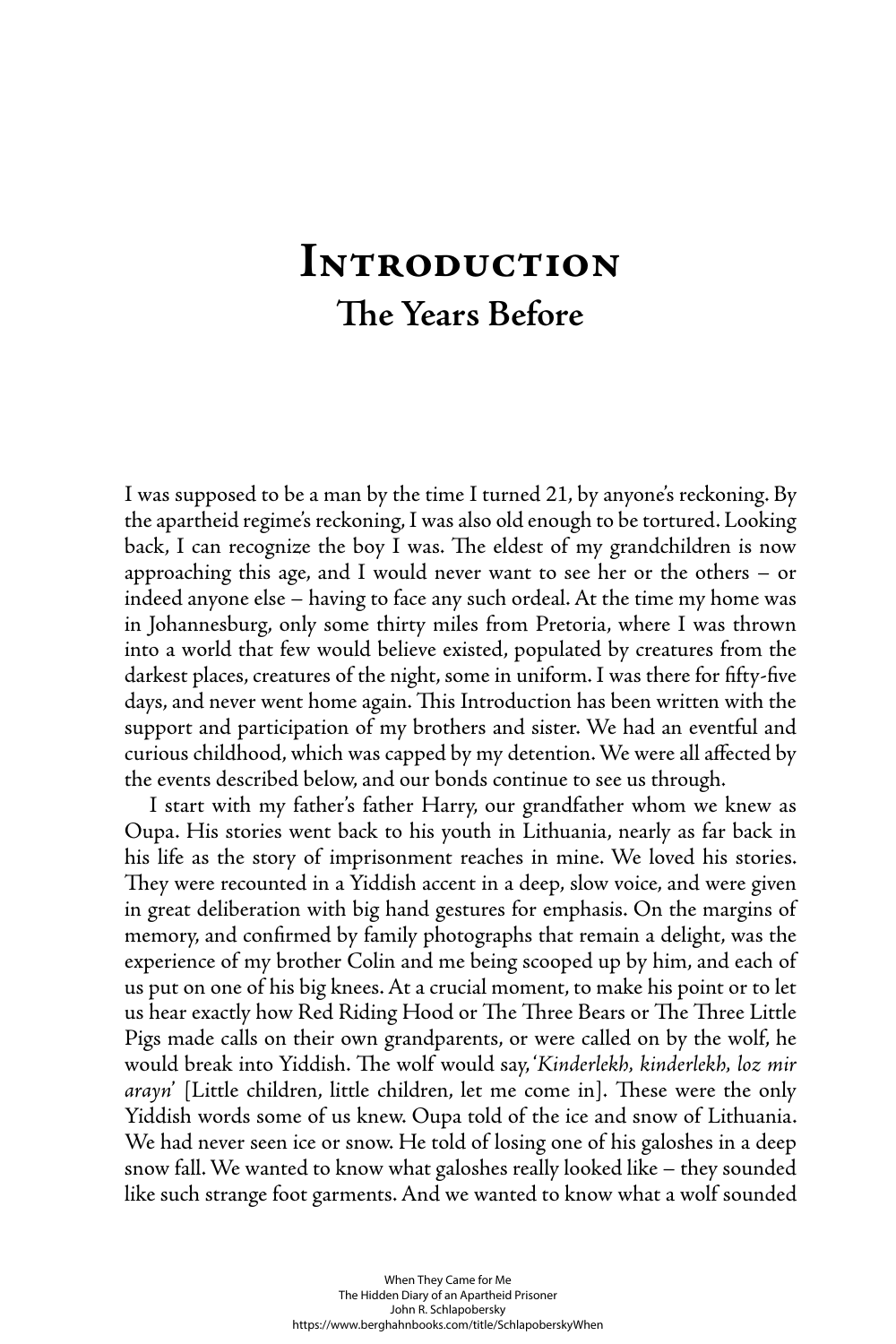like. He would lift his head up and howl like a wolf was supposed to do, and we would copy him. They would send flour from their mill in their hometown of Keidan to the nearby city of Kovno, and to keep the wolves at bay in winter, they would put a strong man on the back of the sled with a stick. We would want to know how big the stick was, and he would show us with outstretched arms. We were accustomed to the story's repetition, and would stretch out our own arms, anticipating his gestures. There was another favourite story about a place he called the Belgian Congo. A certain Mr McDougal went there to see the gorillas and pygmies in a big truck with very high wheels. We heard the story so often that we would raise our hands as he came to the account of just how big the wheels were. He would pause and ask us to show him how big the wheels were, how big the gorillas were and how small the pygmies were.

Immigration controllers today would call our Oupa an 'unaccompanied minor'. Aged fifteen and alone, he sailed from the Baltic coast via England and arrived in Cape Town in 1901 after three weeks at sea, surviving on rye bread and pickled cucumbers, and arriving with only one shilling and sixpence in his pocket. As he was getting off the ship, the cannon at the harbour fort sounded noon, the daily time signal. Alarmed that the Boer War had come to Cape Town, he turned around to get back on board. But his uncle was waiting on the quayside, and he called out to reassure him. He had family who had already settled there, so he had a place in their home and went to school in District Six, where he learnt English. He later moved up to Johannesburg with them, where he founded a business selling paraffin to the claim hunters on the mines. When he died sixty-four years later, he left a widow, five children, thirteen grandchildren, and a thriving oil company. Four more grandchildren were born in the years that followed. Three have passed away, and the remaining fourteen of us are living in Canada, South Africa, the UK and the USA; and in the next generation we have cousins who have moved to Australia and Israel.

I come from a long line of storytellers – at least, I am in the third generation of storytellers known to us. The stories of those who lived before our grandparents' generation lie in the silence of unmarked graves. They perished in 1941, almost to a person. I have visited these killing fields outside Lithuania's towns and villages where the Jewish population – three-quarters of a million people – were gunned down by the *Einsatzgruppen*, the killing arm of the Nazi SS, assisted by Lithuanian collaborators. Our Oupa lost his entire family there, with the exception of one sister who survived, and one baby who was a hidden child. We do not even know how to calculate their numbers (Oshry 1995; Lerer-Cohen and Issroff 2002; Levinsonas 2006). My four grandparents were only 'spared' because they or their parents had taken the adventurous option of emigration two generations earlier, when threats against Jews in the Russian Empire sparked a mass migration. So, in the eyes of those left behind early in the twentieth century, our grandparents went to a remote place called 'The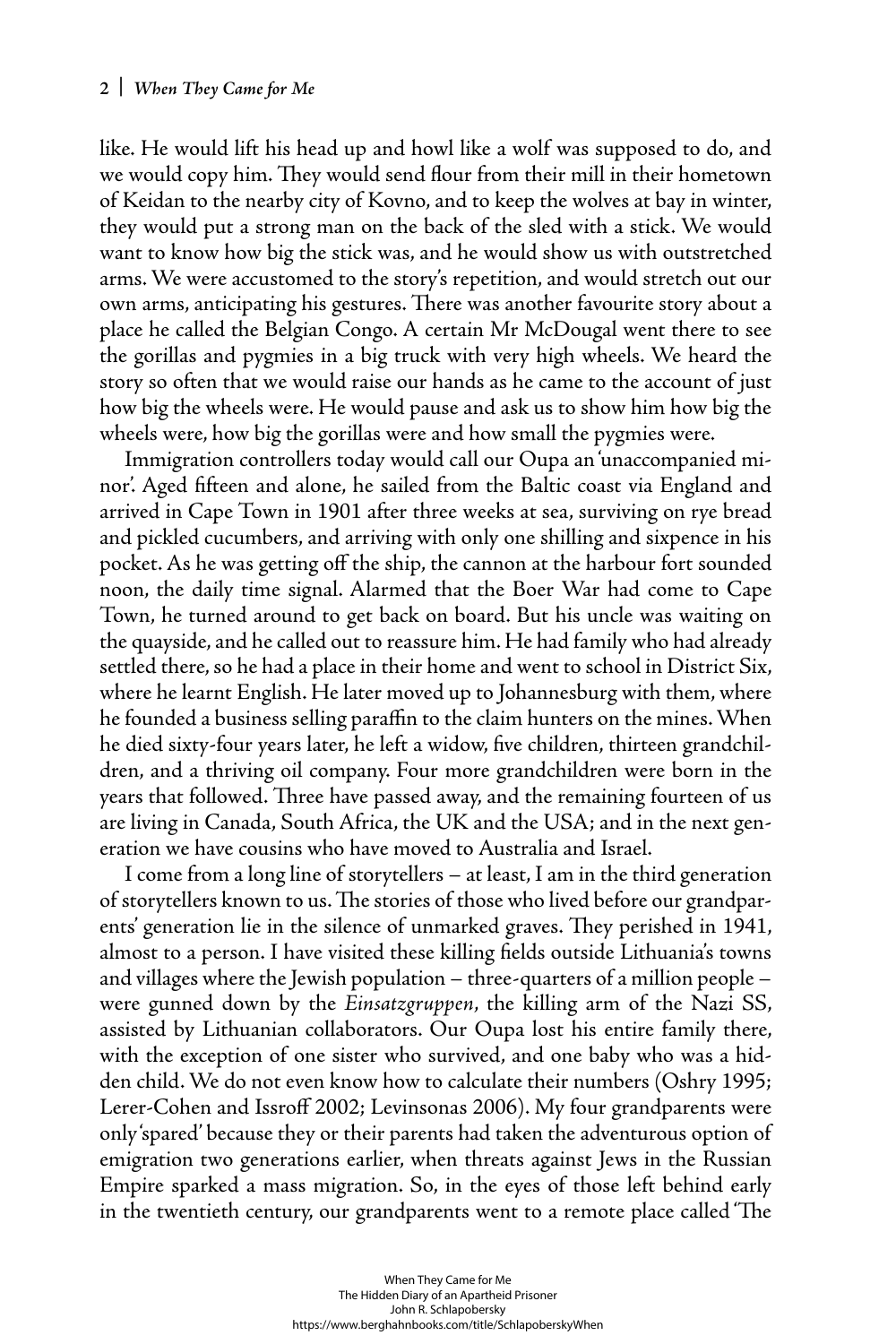Cape' situated in the South Atlantic at the bottom of Africa. After the Boer War there was extensive settlement on the goldfields, and Johannesburg and the other Reef towns grew on the proceeds. My parents were born there, as I was, and my three siblings.

The stories are passed on to this day by our Uncle Ivan, Oupa's youngest child, who is now in his eighties. Along with our father and other uncles – Uncle Issie, my father's older brother, and Uncle Charles, husband of my father's younger sister – they are in the second generation of storytellers. Ivan's own stock of stories took a turn in the direction of modernity, along with his interest in jazz and architecture. One of his greatest was about 'Jack and the Pulsating Chicken Liver Orchards', but its title is all I can recall. Our father's stories had his own unique humour, and his greatest tale was about Fifi Matzpanis (Fifi Marzipan) from Vladivostock. We loved the sounds of the words, the French and Yiddish in one great name, and a place so far away that it was on the wrong side of the world where everything was back to front. Fifi would emerge as a figure in his many accounts of impossible events and strange people. My sister even had a doll with her name, which her children – now adults – know all about.

I was named after my mother's father, John Romm. He died in a farm accident three years before I was born. He was still driving himself around his farm in a horse and cart at the age of 77, but by then he was deaf and he did not hear an approaching train on the line that went nearby. His startled horse bolted and overturned the cart, and he did not survive. He came from Rokishik, another Lithuanian town, and moved to the Cape after first settling in Baltimore, Maryland, where the rest of his family had made their home. We never learnt why he left them there but we grew up knowing that, as the youngest of twelve, he had a large family in the USA, and we continue our connection with this family association.1 He trained as a bookkeeper in Baltimore and must have done well enough in the Cape to buy a highveld farm at Syferbult, just outside Krugersdorp, during the last years of the Transvaal republic. He was a Bundist, the follower of an association of Jewish socialists in Eastern Europe and Russia. His life was informed by these values, and they were passed on to us by my mother. During the Anglo-Boer War he hid his farm horses in their living room to show empty stables to the 'Khakies', the British soldiers, who would have requisitioned them for military use. He made them available instead to the Boers, the underdogs in the conflict, whom he supported, but when the Union of South Africa was declared in 1910, he joined the protest against the restriction of citizenship to whites only.

His first wife and child both died in childbirth. Later, during a reclusive life on his farm, he and my grandmother, Annie Adelson who we later called Babela, befriended each other when he brought milking cows into town to the kosher dairy that she ran with her family in Krugersdorp. They had orig-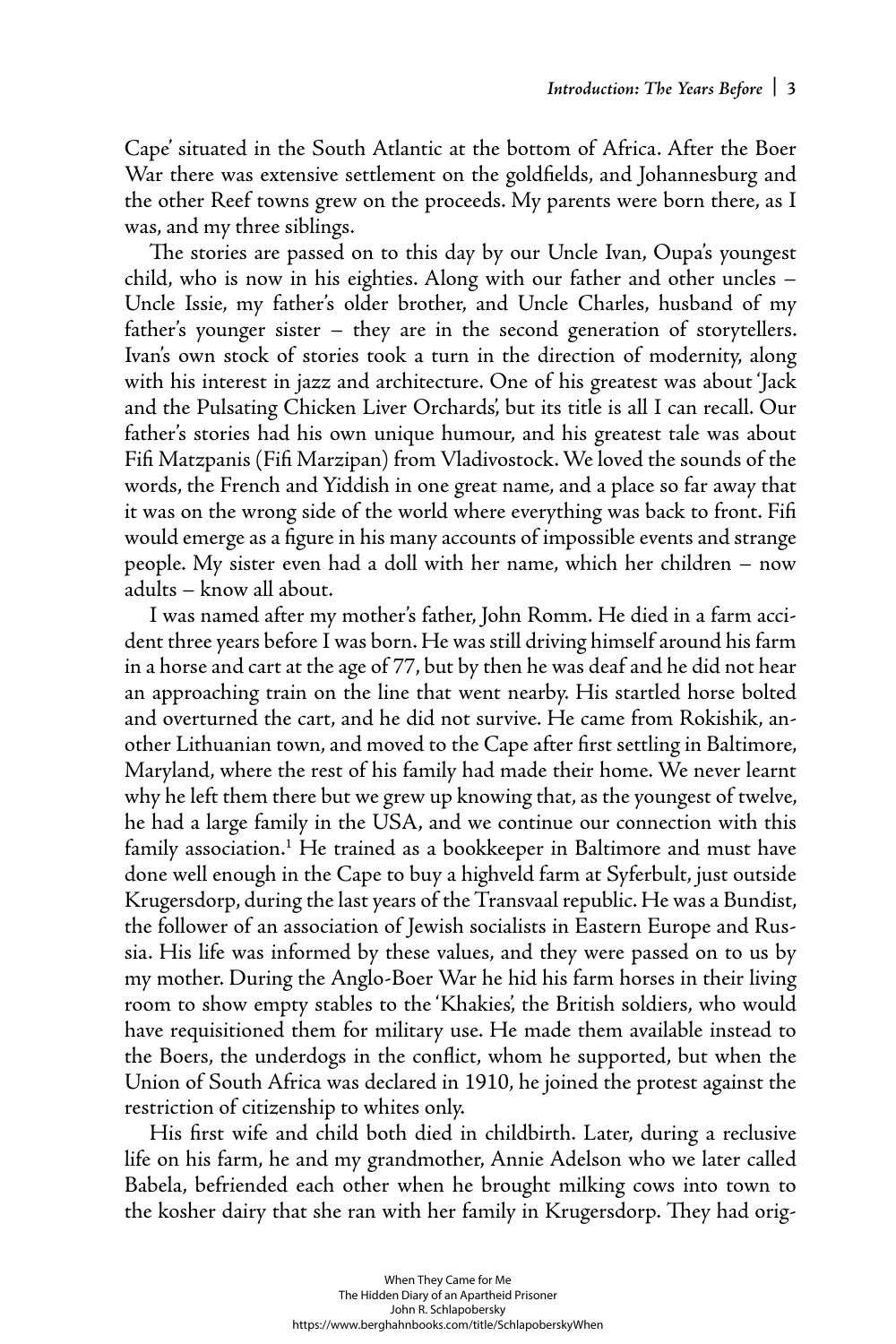inally been family acquaintances in Lithuania. On marrying, they settled on his farm, and their only child, my mother, was born there. They were known as *Afrikaanse Jode*, Jewish Afrikaners, and they spoke Yiddish in the home and Afrikaans on the farm, which was named after my mother in her honour. Ruthville became a visiting place for friends and family from Johannesburg, many of whom had radical views. My mother was given her name because she was born on the Jewish festival of Shavuot (The Giving of the Law), when we read the Book of Ruth in synagogue. Decades later, when I visited the farm with my mother and her cousin to track our history, we found elderly staff who recognized her and still remembered my grandfather. They called him '*Die Baie Ou Jood*' (the very old Jew), and said he looked after everyone, black and white, English and Afrikaans. When Colin and I were little, my parents took us there for weekends, and on arriving, we would jump out of the car and run into the arms of his widow, my grandmother, who lived alone. She would scoop us up and embrace us with love and warmth, calling us 'Babela, babela, babela' – 'little baby' in Yiddish. She became known to us as 'Babela', and we still refer to her that way. When the farm was sold, she came to live with us and brought Yiddish and her exuberant love into our Johannesburg home. She was very present in our lives, but my mother was jealous of her mother's exuberance and sometimes there was trouble. When we later moved to Swaziland, we left her in a residential hotel in Orange Grove. Despite having devoted family nearby, she did not get over our departure, and died one year later.

Fifty years ago, the world of my childhood was in the northern suburbs of Johannesburg where most of the Jewish population lived. The year was filled with family occasions and religious festivals when we gathered in one another's homes or on the verandas of our gardens. Most other children knew no one from outside these circles except for the people called 'servants' who lived in outhouses behind our homes. We were unusual because my mother came from a farming world beyond; and my father had been to the war 'up North', where he had learnt Italian. He also spoke Afrikaans and isiZulu. They had an adventurous spirit and a moral concern that set us apart from many of the other families we knew; and they took a genuine interest in the welfare of our domestic servants whose bounty we lived on, though we knew little about them as human beings.

The suburban gardens were full of exotic trees – jacaranda, oak, pin oak, liquid amber, flame trees, camphor, syringa and blue gum  $-$  in full leaf through the summer when afternoon storms filled the sky with black clouds. Today these suburban gardens are the continent's largest human-made forest, planted with indigenous and unfamiliar trees that provide homes to birds drawn from far and wide – it even has its own microclimate. Thunder and lightning accompanied the downpours that filled the air with the smell of rain on dry earth. In winter the trees were bare, and everything was scorched brown by drought and cold. Winter skies on the highveld are a bright cobalt blue that I have found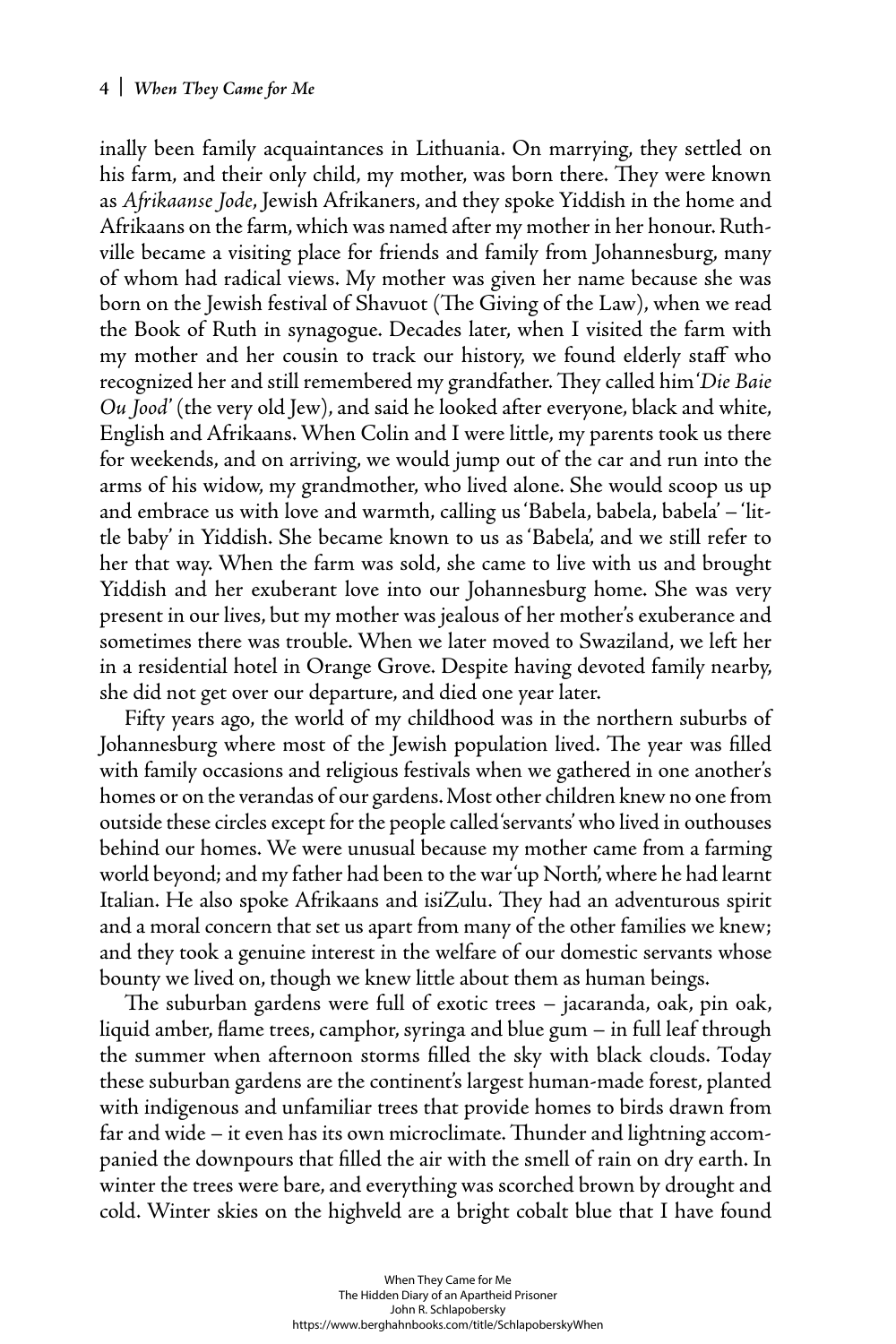nowhere else. They bleed into sunsets coloured crimson by the mine dust. I was told that when I was little, if we were out driving beyond our suburban sanctuary and saw a mine dump – mine dumps used to be everywhere, mountains of pale orange sand along with slag heaps and pitheads, and one of them had a drive-in cinema on its flat top  $-$  I would get upset if someone in the car said 'there's a mine dump' and I would challenge them. No, I would say, 'it's *my* dump'. Over the years these mine dumps disappeared in stages as they were consumed by more advanced refining techniques that extracted further gold from even the spent ore.

We had no idea what mines were. We never heard the hooters sending people to work at dawn or signalling '*tjaila*' (Time out!) in the evenings. We knew nothing about the hundreds of thousands of men coming by train and railway bus from all over Southern Africa to work underground on contracts that allowed them home for just a few weeks a year. Their destinations were the gold mines of the East and West Rand and the coal mines of the eastern Transvaal that run from Witbank to Breyton. We did not feel the tremors of the underground explosions as they blasted ore out of the rock and, as children, we knew nothing of miners' phthisis and tuberculosis. We did not know that from the equator south, our city was known amongst black people as 'Egoli', the Place of Gold. The region was responsible for more than half the world's gold at the time, and, more recently, for coal, uranium and platinum. Miners lived in hostels as virtual prisoners and worked in shifts that ran round the clock. Their proprietors traded shares on the Johannesburg Stock Exchange during the day, and in the evenings they went home to their families in the northern suburbs (Van Onselen 1982; Mandy 1984; Wheatcroft 1986; Sampson 1987).

Our suburban world ended where our father's parents, Oupa Harry and Granny Janie, lived above the ridge in Yeoville, near the synagogue that we called 'shul'. We were at their home on Friday nights and went to shul on Saturday mornings. Following our move to Swaziland, I went to live with them for a year to prepare for my bar mitzvah and returned to the primary school that I had previously left. Their home in Regent Street was a family landmark – important and mysterious. You could hide beneath the hydrangeas in the front garden, climb the jacaranda tree in the side garden where you could pick soft fruit, and in the back garden the fig tree produced a crop that fed everyone, even the birds. It is still there, but is now in the grounds of a block of flats. Back then, the toilet did not flush easily, the fridge made very strange noises, and every internal and outside door had to be locked every night and then unlocked by my grandfather in the morning. My school was nearby and, as well as the secular curriculum, I had regular lessons in Hebrew, Torah, Scriptures and Liturgy. As the bar mitzvah came closer, I had private lessons to learn how to read the Torah in shul for the occasion, and when the event came I was ready for it and was proud to do honour to my parents and family. My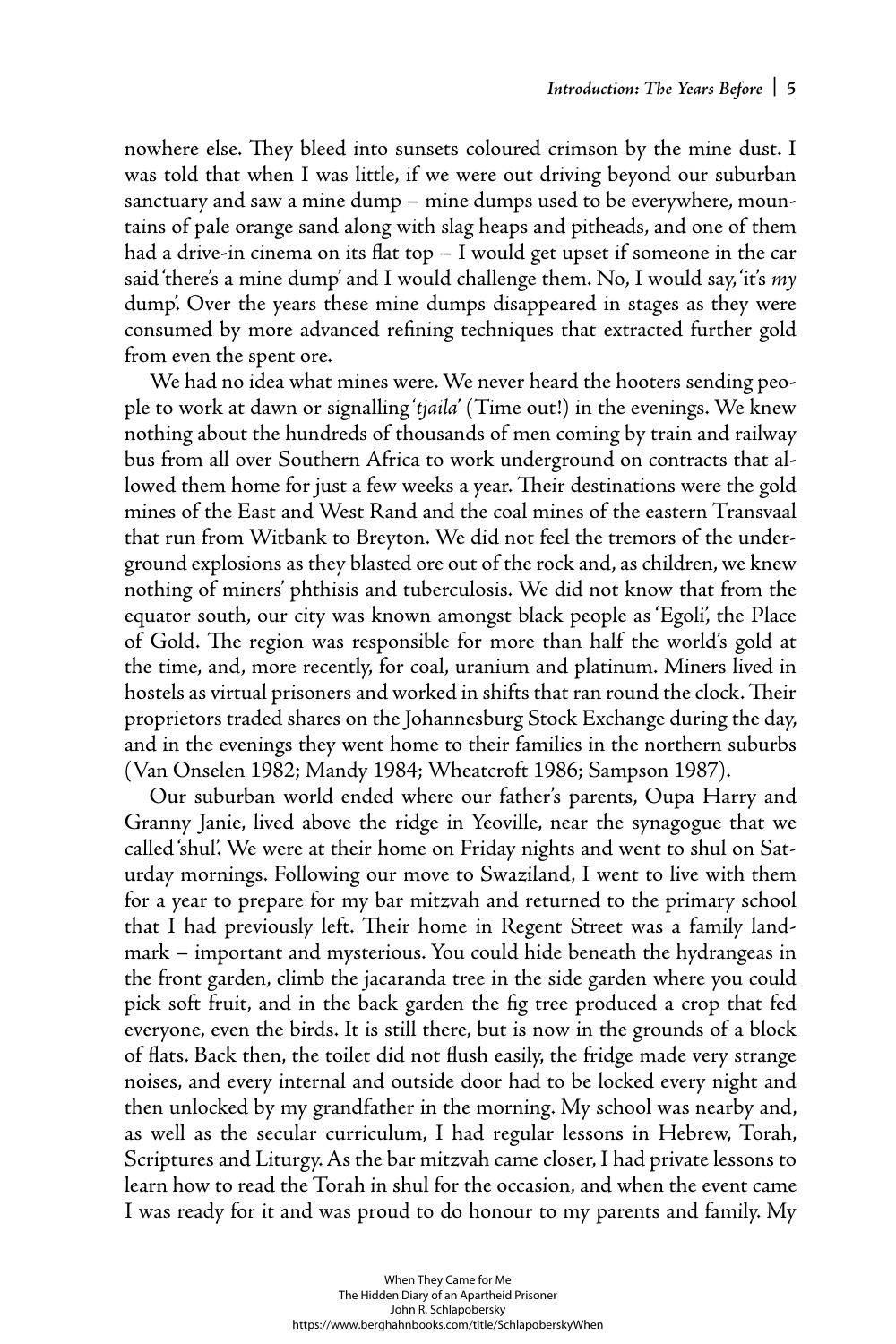grandparents were gentle and loving, but remote, and, as the only child in their home, I had a lonely year and missed my Swaziland family. Their big dog Ben adopted me in the absence of his missing master, my Uncle Ivan, and we were inseparable. Friday night was the week's highpoint. I enjoyed a place of honour participating with my grandmother in the ritual lighting of the candles at sunset. There was serenity in her reverence for the prayers, and she was calm and gracious when we walked to shul. As we approached, we could hear the choir begin to sing the psalms that open the service, followed by a beautiful melody for the song that welcomes the Sabbath as a bride. My grandmother's faith was deep, grounding and beautiful, and was passed to me without any open sign of conveyance – I can feel it to this day.

Sometimes my father's older brother Israel, whom we knew as Uncle Issie, would attend with us for Friday night services, and then I would have a seating companion in the men's area, and he would guide me through the prayers. It was always a comfort, and this bond with him was to become a safeguard in the years to come when relations between my parents and my uncle broke down. We had opposing political views, but the catalyst for the break had to do with the inheritance due to us as a family on the death of our grandfather. Issie was the executor of our grandfather's will, but despite us living through serious financial strain, he stood in the way of its distribution for some five years. He became mayor of Johannesburg the year before my detention, but by then our families were not on speaking terms and the divide between us became a chasm on my arrest. Years later he did try to reach out to me across the divide, and on the rare and occasional visits that I could make to Johannesburg after deportation, he would make a point of taking me to the synagogue of his and my father's childhood, the old Jeppe Shul, which he would open for occasional services with fellow congregants. Whenever he visited London with his wife, our Auntie Phyllis, they would make a point of taking me out. In these later years the bond between him and my father was restored, and Uncle Issie, Auntie Phyllis and their daughters Elaine, Sandra and Jill showed my father a lot of kindness, befriending him and his partner Thelma. In these later years Issie's conduct with each of us – me and my siblings – was as might be expected of a benevolent uncle. The original enterprise that Oupa had established and run with his two sons, Issie and my father, was called the Pacific Oil Company. Thanks to Issie, Oupa's desk from Pacific Oil was passed on to my father during his latter years in Joburg. It became Thelma's desk during her lifetime and, now with me, is the desk on which I have written this book.

Going back to those early years, the whole extended family would arrive for the Friday night meal – aunts, uncles and especially cousins. My father was the middle of five children, with an older and younger brother and an older and younger sister, and in those years we were close as a family. I had the room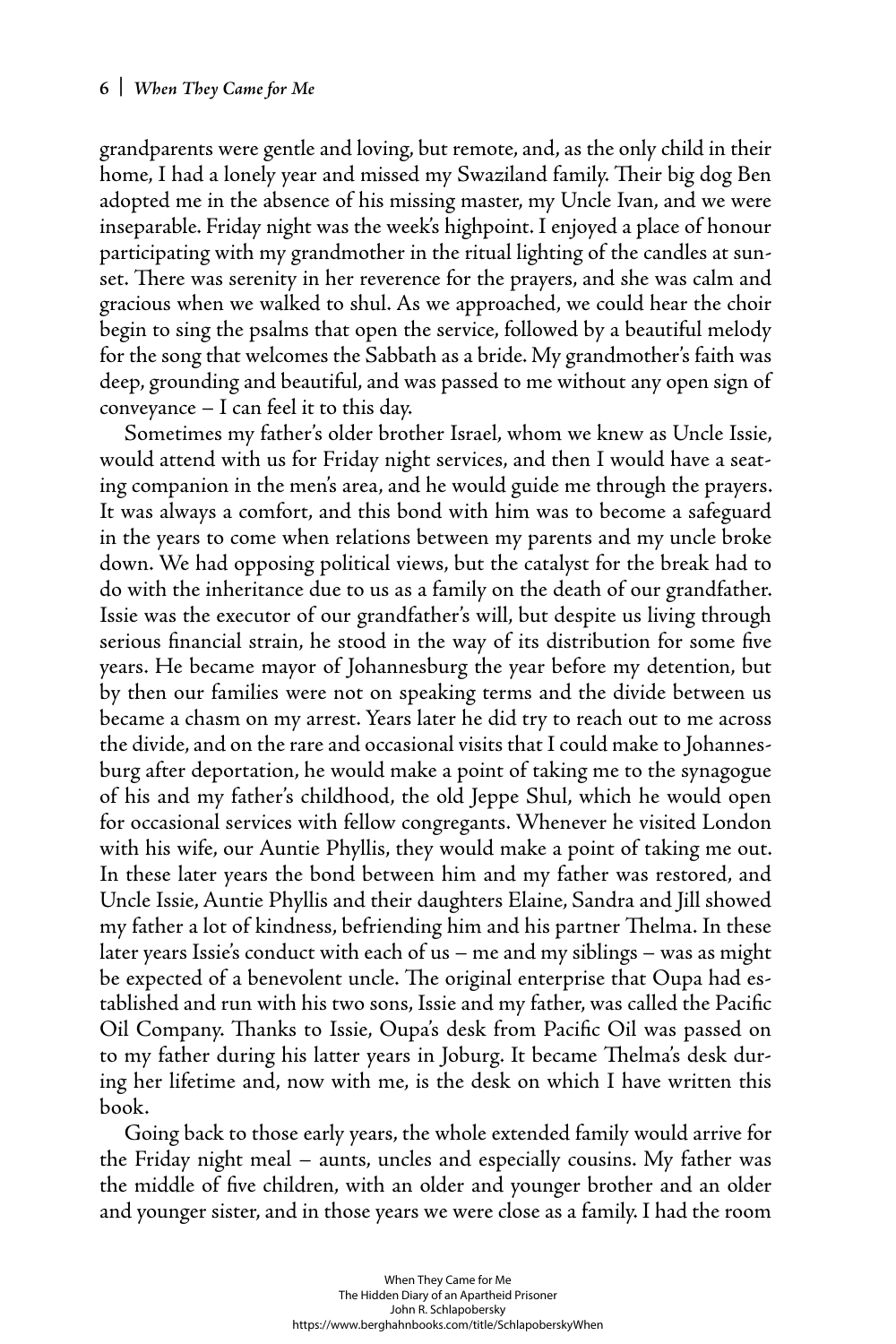that belonged to my Uncle Ivan, the youngest of them, who was away in Israel. After everyone else left, the Friday night candles, the 'Shabbes lights', would burn themselves out through the night in a quiet corner and I would go and sit by them on my own, which I found to be a hallowed time.

Years earlier, on the way up Munro Drive, we could look back from the car going up Houghton Ridge to see the suburbs spread out for miles towards Pretoria. At the viewing point we would sometimes be taken out of the car to look back – our parents took delight in introducing us to what we could see. From here the suburban lights twinkled into the distance in winter, and in summer the houses and their tree-filled gardens stretched as far as we could see. At the top of Munro Drive was the ridge of white water, the Witwatersrand, where gold was discovered in 1886. It sparked one of the world's great gold rushes and, like other such events of the time, it brought immigrants from far and wide. This one had a character of its own based on the extraordinary underground reserves and the ruthless ingenuity of Britain's colonial policies that turned indigenous populations into mining and industrial labour. Jews from a small locality in Lithuania came in numbers, some in flight from persecution and others as economic migrants, and they settled in the cities and country towns. The original population of white settlers, the Afrikaners, were subjected to two wars of conquest by the British Empire and were then turned into the Union's policemen. When their National Party won the election in 1948, they took matters into their own hands and created the apartheid government. Going south beyond Yeoville, through Hillbrow and into town, the street names tell of the opening phases of the gold rush: Twist, Quartz, Claim, Banket, Nugget and End streets. Its British overlords were known as the Randlords in their day, and many of the other streets, suburbs and districts of the city were named accordingly – Empire Road, Harrow Road, Houghton, Oxford Road, Munro Drive, Rosebank and Yeoville (Thompson 2000). $^2$ 

South-western townships – hence 'Soweto' – stands on the periphery of Johannesburg, providing homes to a black population once as large as the rest of the city areas combined. Closer to our home, on the edge of the northern suburbs, was Alexandra township, housing a black population who serviced the white homes and industries of the area. We only saw it from a distance – it was known then as the Dark City because it had no public lighting. Its streets then were untarred and rutted, and only some of its houses had basic utilities – water, electricity and sewerage. It had its own shanty town on the Far East Bank where people made homes of corrugated iron and plywood boards, some of which would tumble into the river valley in heavy rain. Its layout, like nearby Tembisa and other such townships, shows how apartheid's planners – the inheritors of Britain's original policies – gave a squared-off place to labour. They are defined rectangles with industries and houses for whites outside all their margins. Today the street names are different, and reflect the new spirit of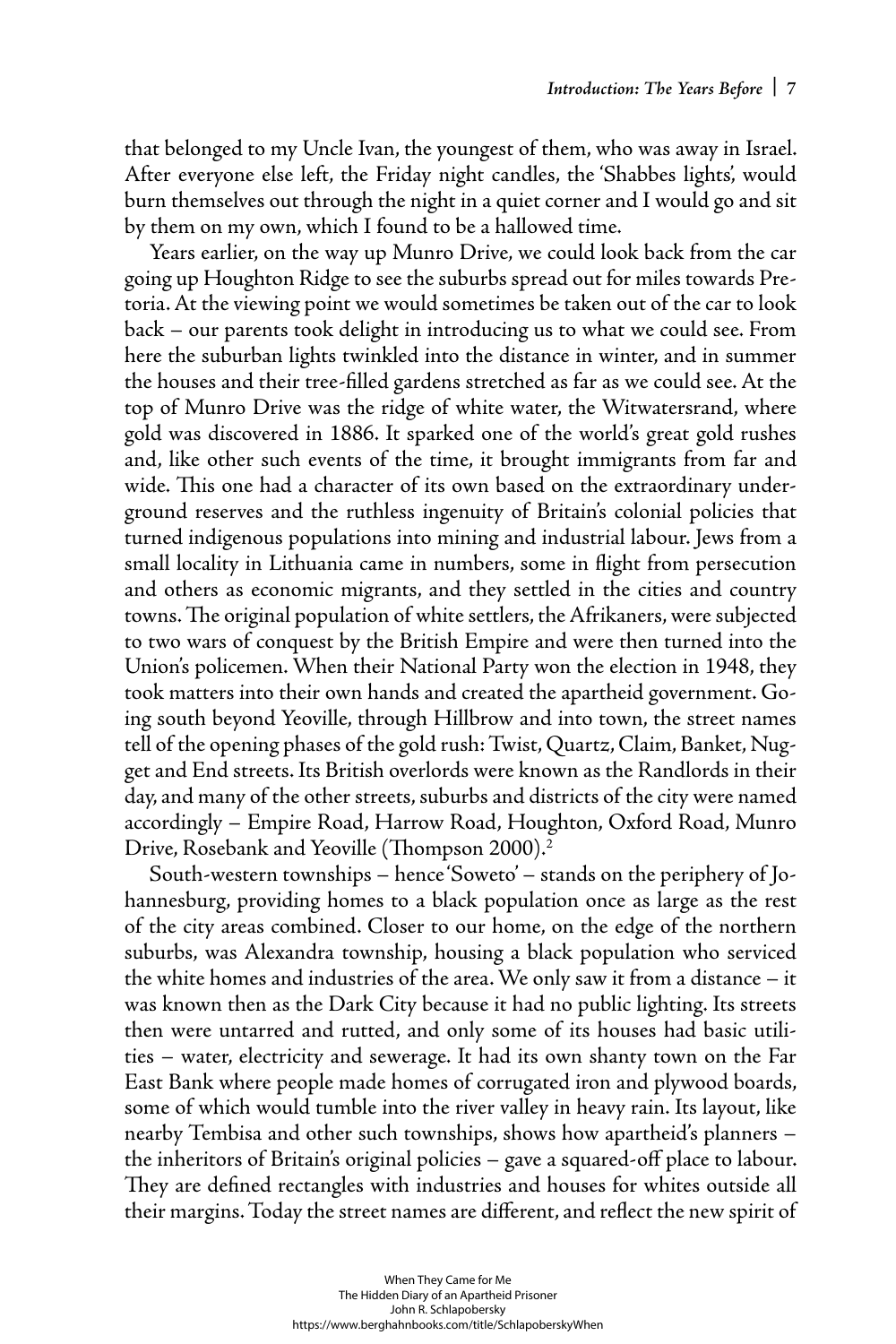our times – Lenin Drive, Thoko Ngoma, Aldo Magano. 'Alex' was reached by travelling north along Louis Botha Avenue, beyond our dentist and the Doll's House – a roadside eating house and one of our favourite places – and then to the Pretoria main road, the M11, which still stands as the township's western boundary. I travelled on this road in the back of a police car on the day of my arrest as we went to Pretoria.

As the first-born generation of local whites, my parents lived in compliance with the order of the many apartheid practices they inherited, but they stood in opposition to the principles and policies on which they were based. The combination of high principle and emotional neglect on which we were raised created confusion, especially as the principles – including family loyalty – were contradicted by their neglect. They could be remote and absent, and neither of them found children's need easy. We had better and more loving relations with them when we were older and needed them less. As children we were reliant on family, friends and neighbours and, following the death of our maternal grandmother Babela in 1960, we were especially reliant on our domestics. Boarding school later provided our parents with a way out of the problems they faced over the care they could not give us, and there I became a parental child looking out for my younger brothers. I had already left for university by the time my sister arrived at the boarding school. Our first farm was sold in 1967, and for several years our family home was relocated to Johannesburg. Our parents then re-established themselves on a new farm in Swaziland where my mother remained, long after all the children had left.

Our parents were married in 1947, the year after my father returned from service in the Italian campaign in the Second World War. They spent the first year of their marriage in a political campaign against the impending government of the newly formed National Party – an alliance of fascists and Afrikaans nationalists who won the election just three months after my birth. Despite this setback, for the rest of their lives my parents remained in opposition through different kinds of activity. Before marrying, my mother played the piano at meetings of the Congress movement, organized by the Communist Party. At unguarded moments she could break into song and 'The Internationale' would emerge. She had a network of associations kept 'under cover' during my childhood, some of whom emerged as open-hearted new friends when I arrived in London as a refugee aged twenty-one. My parents contributed to feeding schemes for black people, and my mother became a member of the Black Sash, a non-violent movement of white women that was organized to resist apartheid. I would see her going out to attend street demonstrations wearing her black sash. I was unaware of all she did, but later learnt that they had brought cases of injustice to the attention of their MPs and kept vigils outside Parliament and government offices. Like other members, she was vilified by some in our Jewish community. Over dinner I would hear her telling my father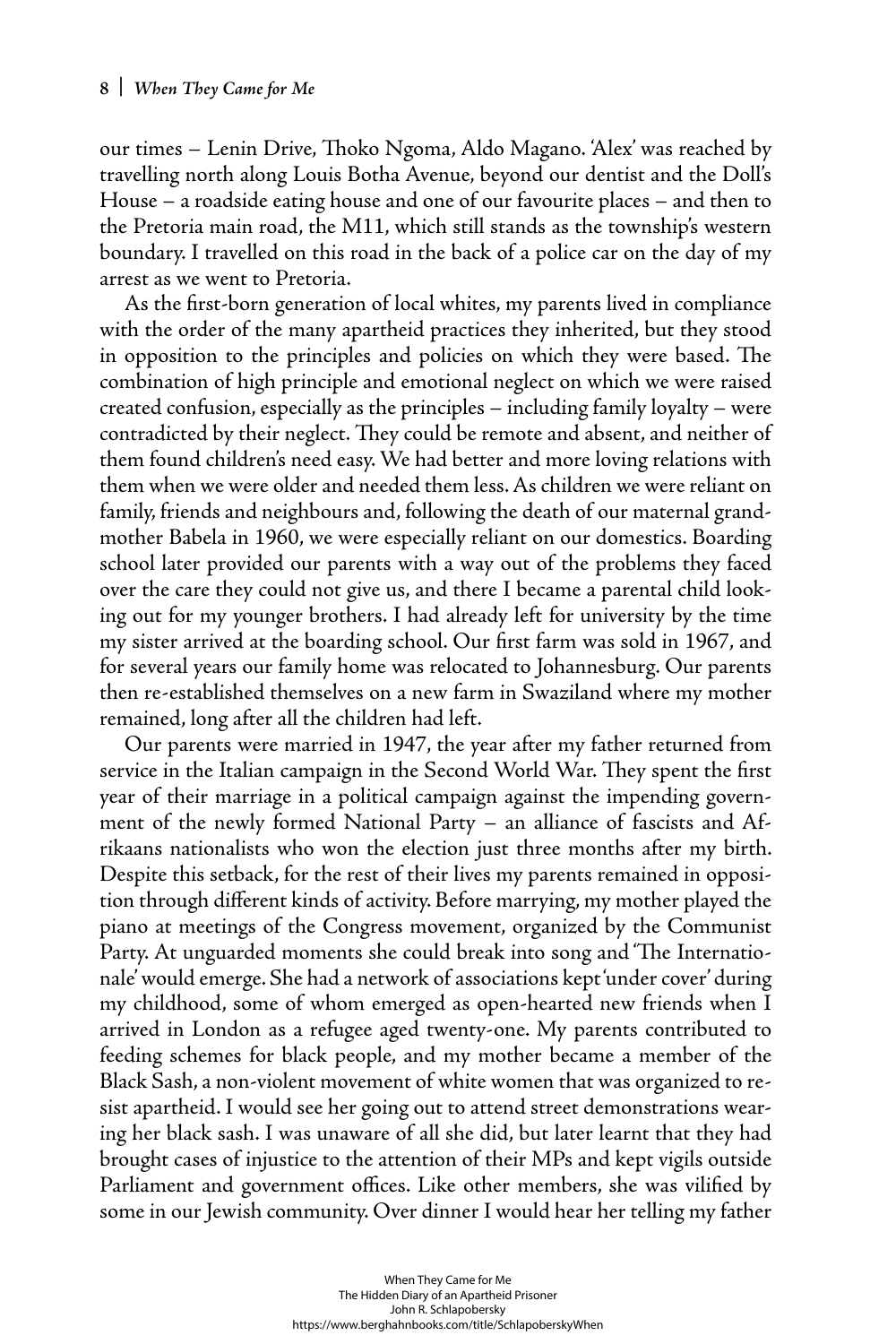about the catcalls and verbal abuse, such as 'kafferboeties' and 'nigger-lovers', with which they were attacked in public by apartheid's supporters.

There are links between my arrest and my parents' and grandparents' grounded sense of humanity. They were not colour-conscious like others of their generations. My parents spoke their minds and eventually acted on their principles and got away from apartheid by moving out of Johannesburg just before my eleventh birthday. I spent the following years in Swaziland, which was then a small British protectorate on South Africa's border, where my parents went farming.

Our move took us out of the world of privilege and prestige in which the rest of our Joburg family lived, and from then on our lives were troubled by emotional and financial insecurity. We were cherished by the place itself  $-$  our farm – and we have many good memories of its beauty, simplicity and fertility. It was called Mawawa, the siSwati name for the hadeda ibis that nested on both dams and by the river. The call of these birds as they came and went at sunset and dawn still evokes the daily passage of time. The farm was bordered on one side by a mountain and on another by the Great Usuthu River, which we could hear at night from our house. Despite its modesty, our home was a loving oasis two miles off the main road, the last homestead on a challenging dirt track, surrounded by trees - fruiting mulberry and flowering bauhinia - that brought an abundance of birdlife. We had no electricity, and the phone shared a party line with others. All the amenities were basic, but the sense of home was vivid and welcoming. We all have memories of lighting the mantles of the gas lamps in the evenings as the birdcalls outside grew silent, and it darkened to the night sounds of frogs and insects. The bookshelf on one side of the living room took up the whole wall, and on the other side of the same room, separated by our dining-room table, was the piano where we would gather to sing while my father played. As adults all four of us have created homely environments in our living spaces that bear some correspondence to our Mawawa home, especially in our gardens and in our love for the natural world. The Persian carpet we played on as children is still with me, and so is the dining-room table.

Following agricultural plans laid out by government research, my father and his team of workers planted ten thousand orange trees based on an irrigation system that fed the farming valley of Malkerns. The research was flawed, however, as the climatic conditions did not produce export-quality fruit and we had to fall back on cash crops. The Swazi people we lived amongst were kind and genial. Some lived in tribal areas over the river and came to work on a daily or weekly basis, and others had longer-stay homes in what was known as 'the compound'. Its facilities and living conditions were a grave indictment of my parents' liberal values. My father suffered from two serious lapses in his health, which added to the strain, and while I was away in the USA the farm was sold. I returned to find my mother back in Johannesburg and living in a rented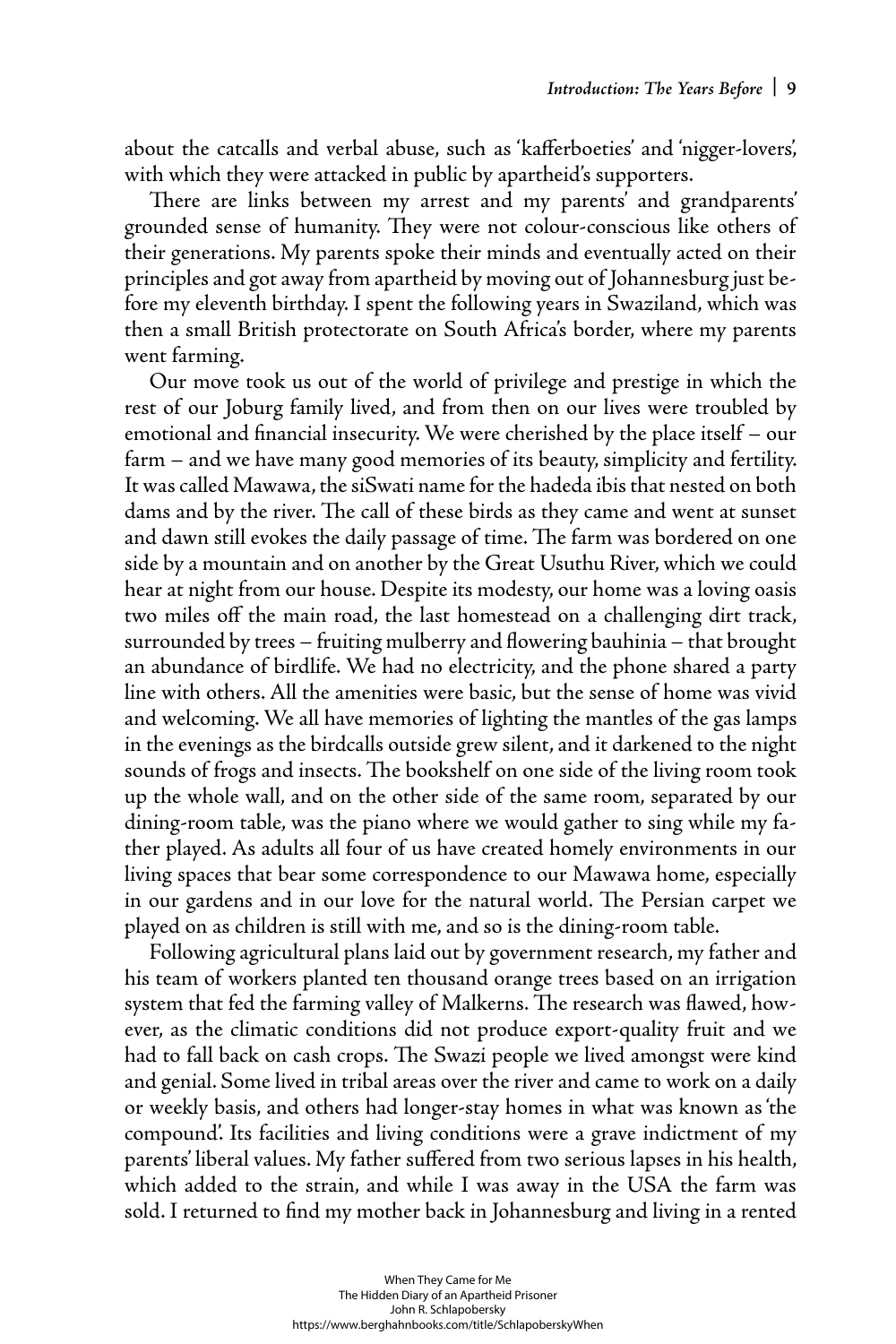flat with my siblings, who were attending local schools. My father worked to re-establish himself in Swaziland and in time he was successful with a new enterprise, a new and more modest farm and a new and inviting home. The strain between my parents was always worrying, however, and their marriage broke up in the year after my detention, at which point my father returned to life in Johannesburg and my mother remained in Swaziland. She was to live there for most of the next two decades.

Within a year of Janet and me arriving in the UK, David and Marian came to live with me in Brighton, where I had made a home while studying at Sussex University. Colin joined us a little later. As a family of uprooted siblings, we made our way as best we could. Life was never easy in those years, but I had already been 'trained' as a parental child and, though not always successful, I did what I could to look after my siblings – and, in the case of Marian at least, see to their education. David later returned to South Africa, where he has a flourishing life and, with his partner Felicity, a distinguished ceramic studio in Swellendam with an international reputation. Colin and Marian have also made their way in the UK on admirable terms. Colin works with his wife Simone in a London-based company restoring old stone and wood, and refurbishing homes. He has two grown-up daughters and three grandchildren. Marian is an educational psychologist with a PhD, and a distinguished career in local authority services and private practice; she lives in Norwich with her husband Peter, who is a consultant surgeon in the NHS. They have three grown-up children: one son and two daughters. She served as the president of the Norwich Hebrew Congregation and is currently the city's sheriff.

In the 1970s, my father returned to Johannesburg, where he established a settled life with a new partner, Rose Kay, and their relationship lasted nearly two decades. He worked first in business, and then he joined the much-loved partner of his later years, Thelma Carson, in a landscape and gardening company that she renamed Archie's Plants. On his death, the Johannesburg evening paper, *The Star*, published an obituary to him in their gardening section. My mother, who remained single for the rest of her life, went into agricultural business in Swaziland until her health failed, and she then retired to join us in the UK. In her first business, Swazifresh, she worked with the government to provide agencies for Swazi farmers just coming out of subsistence agriculture to help to market their produce. It did not fare well while she had a health crisis, but she started again in a second enterprise to provide food for the newly liberated country of Mozambique after the Frelimo government had taken charge in 1974. From a small office in Swaziland – now an intermediary country on the border of free Africa – she created a company that imported fresh produce from the Johannesburg food markets and exported it to Maputo, the newly named capital of Mozambique. She called on her background familiarity with the highveld farmers of the Transvaal – ultra-white, ultra-right and mostly Afri-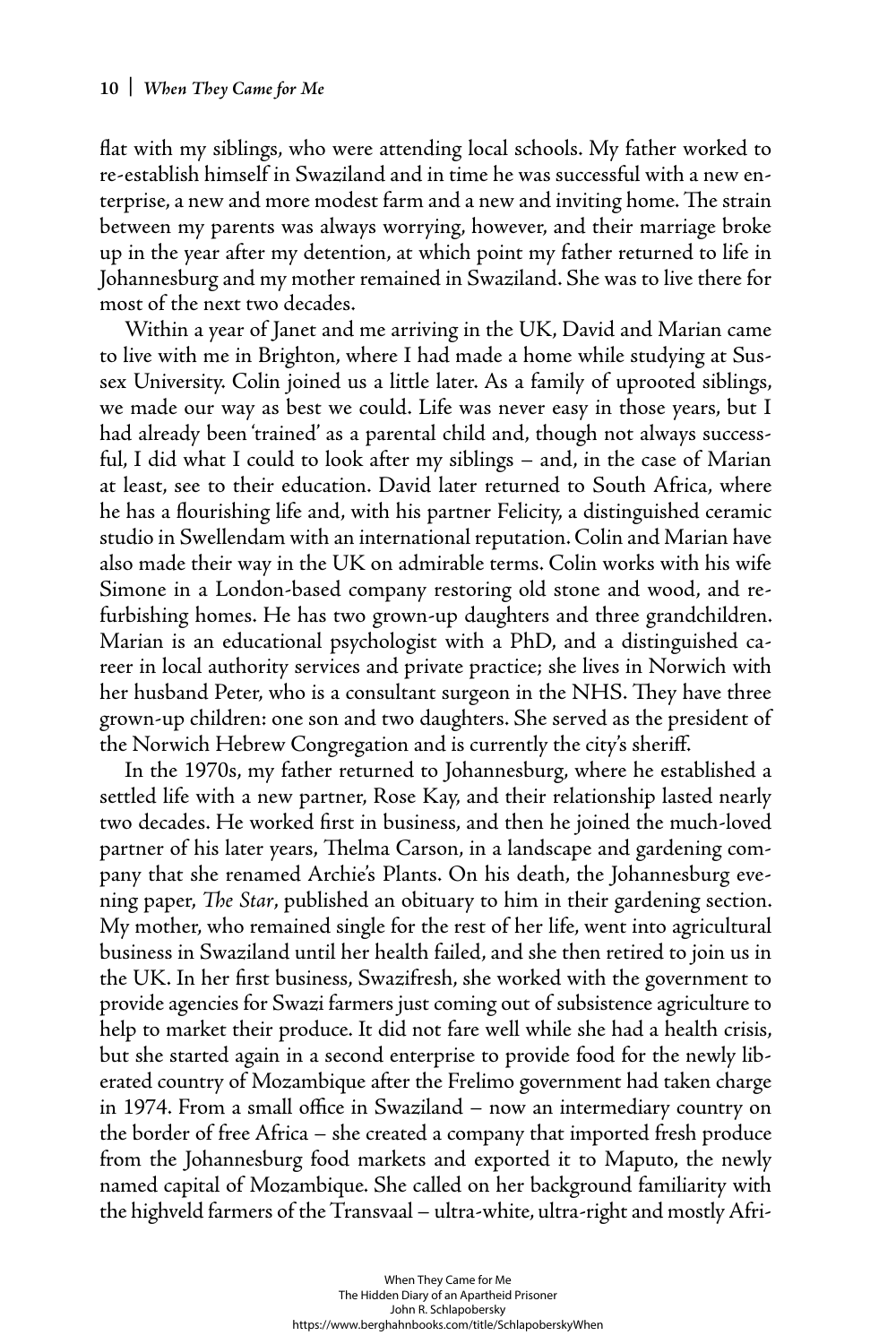kaans – to convince them she could secure new markets for their produce in black Africa. She drew on political credentials, through my own story, to convince the new Frelimo government – black revolutionaries who had won a colonial war against the Portuguese – of her good faith. As an intermediary marketing agent who could be trusted by both warring parties of a major conflict, she brought South African meat and potatoes through Swaziland to feed people in the southern part of Mozambique, and we remain very proud of her legacy.

As different as my parents were, they shared deep-rooted interests in poetry, classical music and the natural world to which they introduced us, and they both looked towards a future for justice in South Africa. When my mother passed away in 2003, we placed an inscription on her tombstone in the Western Cemetery in Cheshunt, outside London, taken from the opening and closing verses of a poem she would often recite, even while living in the UK during her later years:

Cast the window wider, sonny; Let me see the veld Rolling grandly to the sunset Where the mountains melt, With the sharp horizon round it, Like a silver belt. . . . There's a spot I know of, sonny, Yonder by the stream; Bushes handy for the fire, Water for the team. By the old home outspan, sonny, Let me lie and dream.

-The Veld' (P. Gibbon, in Crouch [1908] 2018: 65-66)<sup>3</sup>

My father died five years earlier and is buried amongst the rest of our family in Westpark Cemetery Johannesburg, where his tombstone has an inscription from Wordsworth:

Therefore am I still A lover of the meadows and the woods, And mountains; and of all that we behold From this green earth . . . —'Lines Composed a Few Miles above Tintern Abbey' (Wordsworth 2006: 243)

It also has a poetry inscription from his partner Thelma – twenty years later she was buried nearby – with lines from a verse we were unable to source at the time. These lines were finally traced by Berghahn Books' editorial assistant Mykelin Higham to Oscar Hijuelos's *The Mambo Kings Play Songs of Love,* and we extend our grateful thanks to her.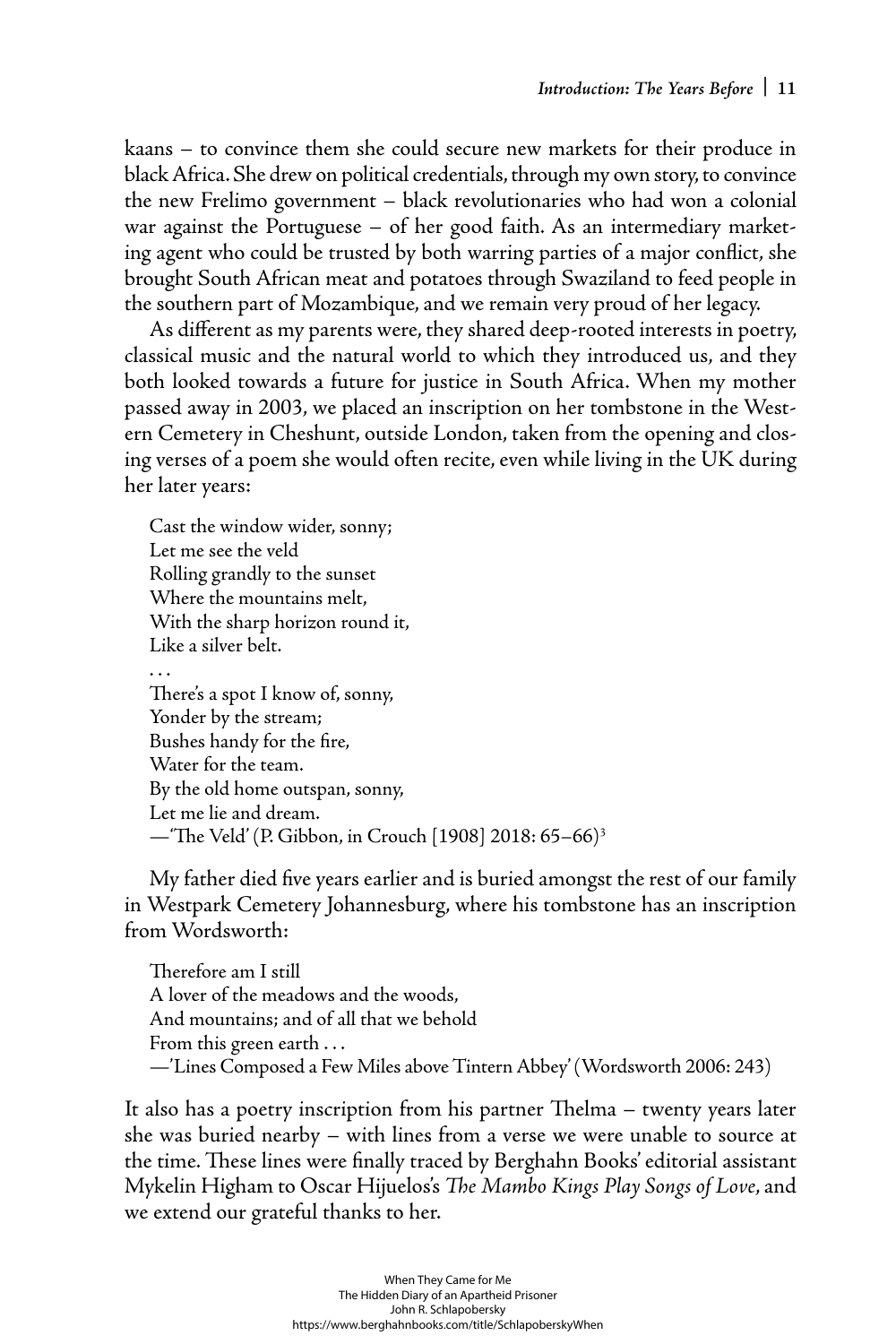Love is the sunlight of the soul Water for the flowers of the heart And the sweet-scented wind Of the morning of life. (Hijuelos 1989)

Going back to Johannesburg in the 1950s, the domestic servants of my childhood years are remembered for their special qualities, but most regrettably I cannot recall all their family names or places of origin. Paul Moesethle, Frieda, Martha and Rosie were like family members as they contributed to our lives in vital ways, but we knew little about theirs. There were others too  $-$  Augusta in the earlier years and Sergeant later on. I would have been about four when our father and Paul, our gardener, laid a concrete driveway at our house in Greenside. I slipped and cut my knee while playing in the rubble. It must have been a serious injury for I still have the scar. While recovering I had a recurring dream, and it still colours the landscape of childhood. The Johannesburg zoo was nearby, and we could hear the lions roar at night. In my dream a lion was on the loose. My father was standing guard inside the front door of the house with the pistol from his bedside cabinet, with Paul standing guard inside the back door with an assegai, a sharp-tipped spear. My mother and my baby brother Colin were protected in the inside bedroom, but I was stuck outside on one of the concrete strips, where my sore knee was stopping me from moving and I could not get back to safety. The lion was getting closer and I could hear it roar. There was a glare on the concrete, and everything was the stark grim yellow of rocks at Westpark Cemetery on the road going west – the same khaki yellow as the police uniforms.

There were always bad dreams. I would often go to my parents' bedroom in the night to tell them I had had a bad dream, and they would put me in bed between them. Sometimes in a dream the 'machayanis' and the 'tokoloshes' would come. Machayanis lived down the plug hole of the bath. Our nanny Frieda could only get us out of the bath by pulling the plug and waiting for the gurgling sound of the water running out to create enough fear to get us to jump into her arms. If we did not get out quickly enough, the machayanis would jump out of the plug hole and get us. The tokoloshes – evil spirits who threatened our servants in their bare concrete rooms in the backyard – were even more dangerous. They were always lurking, so the servants had to put their beds high up on bricks. When we were allowed to visit them in their rooms, they had to help us to jump to safety on their beds before the tokoloshes underneath could get us.

As children we were safe in the embrace of our families and servants, but nothing could protect us from the sense of threat that these servants faced every day. The lions on the loose wore khaki uniforms with gold buckles that said: SAP – South African Police. I knew their threat, both through our servants'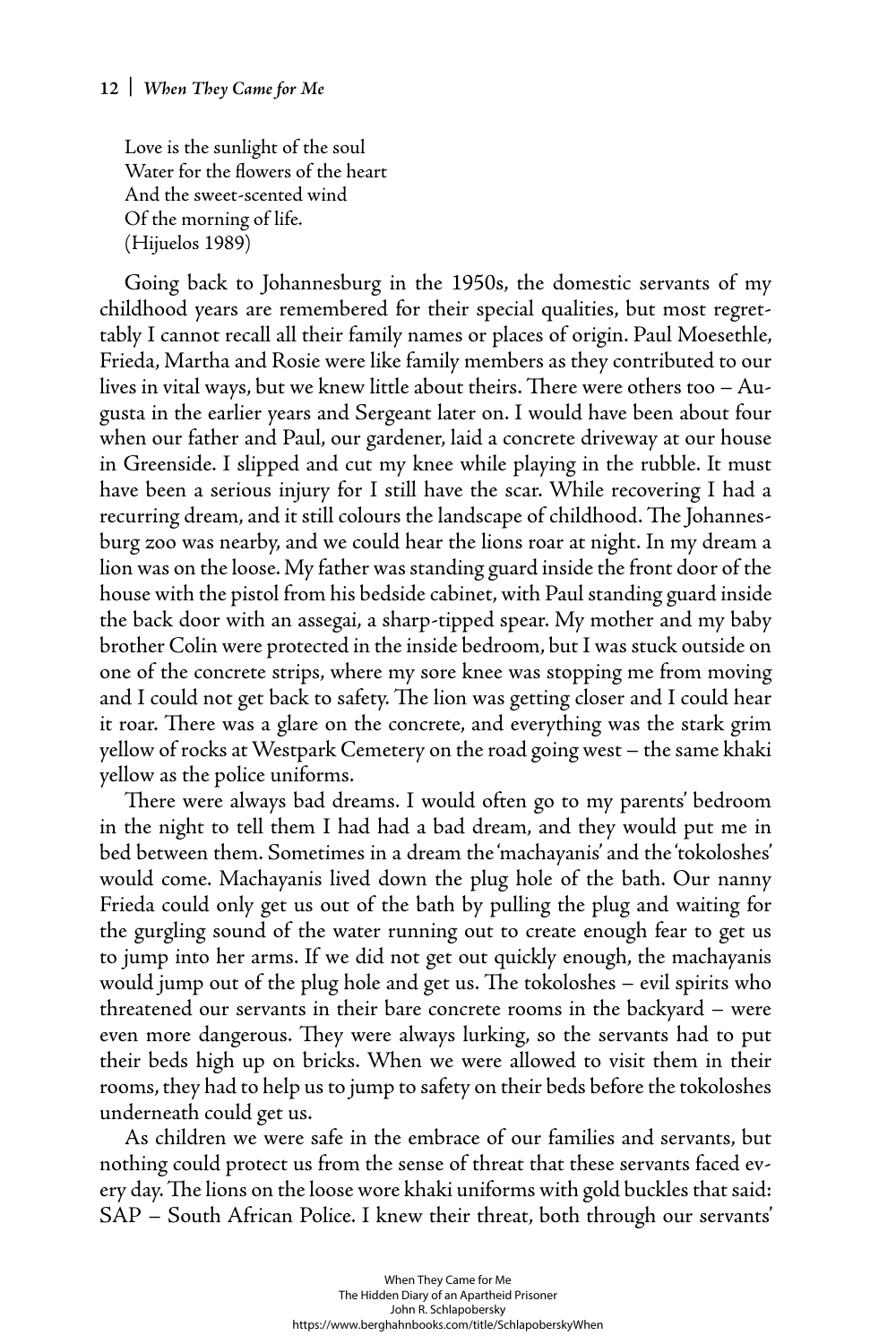fear and our parents' sometimes hopeless attempts to protect them. These 'lions on the loose' were Afrikaners with brown leather belts around their waists and over their shoulders. Each one had a gun in his holster. Their caps came low over their faces, and their arrival in police vans spelt trouble. We would see the vans on the road and they often had prisoners in open cages on the back. The crest worn on police caps and lapels had a lion above a shield supported by a springbok and a gemsbok which was also emblazoned on the country's passports and drivers' licences. Our later move to Swaziland allowed us to get British passports and Swaziland licences, and to refuse any use of the apartheid government's insignia. I never carried a South African identity card or passport, and to this day its detail, like the republic's original flag, 'Die Driekleur' (the tricolour), has the same nauseating effect on me as a swastika.

Paul first came to work for us in the garden before my memory begins. He must have been in his late teens when he arrived. Frieda, who worked in the kitchen and looked after the children, was older and took a motherly interest in him. In the yard they would chat to each other in their own language, Setswana, but when in the house they talked to each other only in English. That must have been the protocol. Sometimes when Frieda was unavailable to do the cooking, Paul would come inside to work in the kitchen, and later she would tease him for doing women's work. I do not know what became of Frieda, but Paul was with us for the next ten years. He even moved out with us when we left Johannesburg for Swaziland. He became our father's 'right handyman', as he called him, on the farm we moved to in what was still a British protectorate. He wore a hat like our father and, like him, smoked a pipe. Once we were settled in Swaziland he did not stay long. Our beloved dog Tigger was killed in a car accident on the drive outside the farmhouse soon after Paul returned to Joburg. My siblings remember the immediate days after Paul's going as a major loss. I was away at boarding school at the time, and returned for a weekend to find Paul gone and Tigger dead. Paul told us he wanted to go back to his own people so we 'passed him on' to our good friends who lived in Joburg, as white families did with their servants. He worked for them for much of the rest of his life, and I would sometimes see him when visiting them 'in town', which is what we called Joburg. There was always a bond between us. It was upsetting to see him get older at double the rate of the people he worked for. Age took its toll on the lives of our servants in very physical terms. I would often wonder if he knew what had become of me in the years that followed, especially while I was in prison.

Paul was a vital person with a laughing, mischievous way. He was always industriously working on one thing or another. When I was five, we moved from our first house in Greenside to a larger one in Oaklands; it had a big garden that our parents filled with flowers, so Paul had a lot of work to do! He introduced me to Setswana names for the birds and insects in our garden and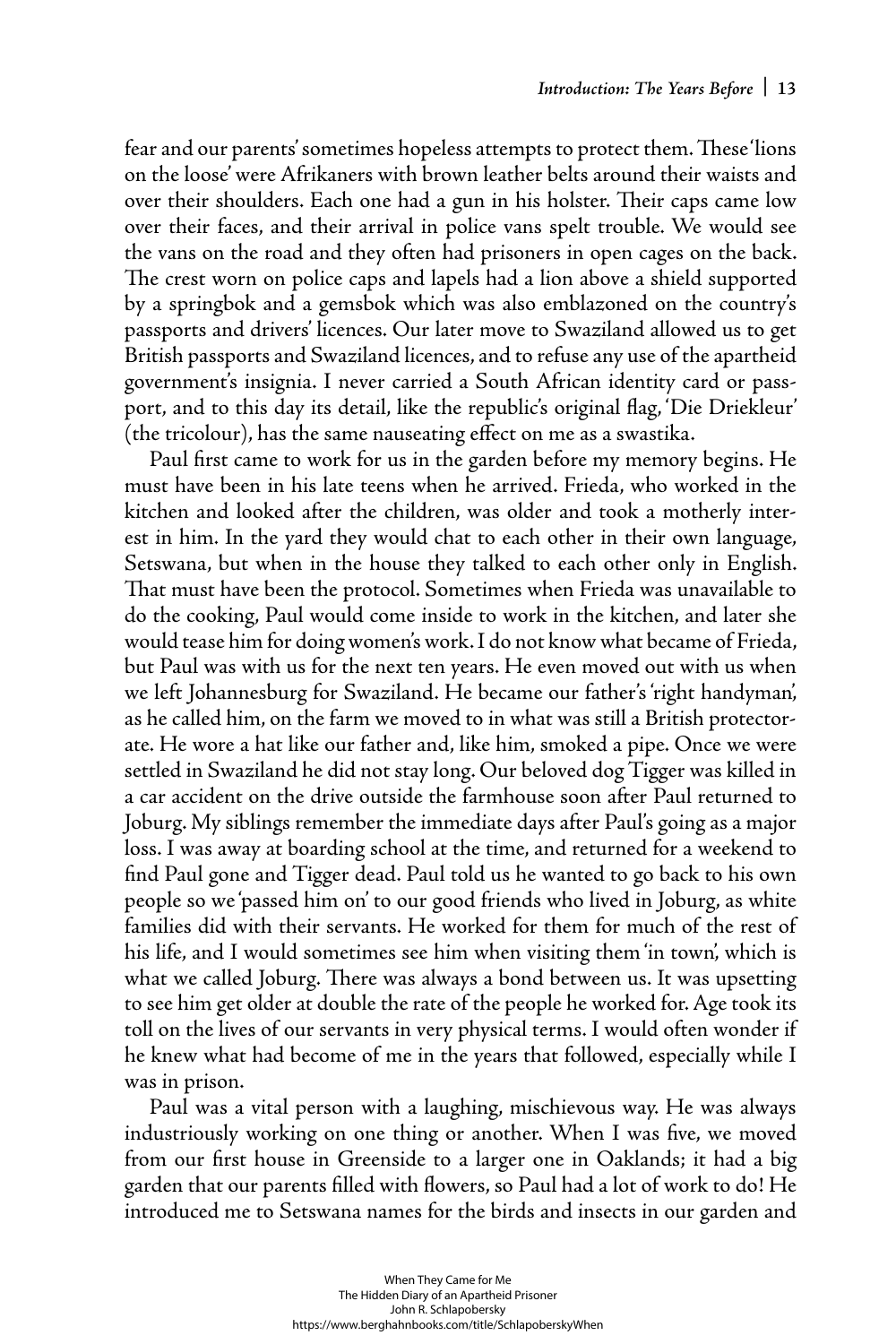I learnt to tell the difference between those shongololos  $-$  millipedes  $-$  that were inquisitive and those he called stupid: inquisitive ones wriggled when you picked them up, and stupid ones just lay there doing nothing. In our garden we were visited occasionally by a hamerkop – a large ground-feeding bird that scoured the flowerbeds for grubs and insects, and especially for shongololos. Its Afrikaans name means 'hammerhead', and Paul would have called it 'mmamasiloanokê' in Setswana. Zulu and Swazi people call it 'thekwane' or 'impundulu', which translates as 'the lightning bird' in English. Mythology about it has generated a whole literature.<sup>4</sup> The large crest on the back of its neck gives it a unique appearance, and although it is now widely found in Joburg, along with many other species not previously found there, it was rare at the time. Paul told me the bird could bring lightning and so we had to be careful not to upset it. I would watch it foraging and wonder how it changed the weather, but heeded his advice and never dared to approach it. Paul knew little English when he came to work for us but he learnt quickly and was soon teaching me long words like 'inquisitive'.

He became an expert in everything, even in the kitchen, where I would watch him making mint or parsley sauce by chopping up the leaves that he had collected from our vegetable garden and simmering them in a pan. Sometimes I would go outside with him and Frieda while they had their lunch, and I would also sit with them in their own kitchen, which was a little room in the backyard between their bedrooms. It was served by a cast-iron stove for which they chopped the wood in the yard. After preparing our greens in our kitchen, they would sit down in theirs to a meal of bare slices of white bread and sweet tea. When I asked my parents why they had bread with nothing on, I was told that that was what they preferred. Our parents were liberal employers, unlike the parents of many of my friends. In one grand house on Houghton Ridge the servants had to save the used tea bags of their 'master' and 'madam', as they were only permitted to use second-hand bags for themselves. Their 'master' was an engineer who designed some of Joburg's tallest buildings and their 'madam' had a regal presence in Jewish affairs and university life – they wanted for nothing. Second-hand tea bags were amongst the many details of the servants' daily lives that kept them in an abject position, as bare slices of bread did to ours.

Aged about five, I dislodged a brick that must have been loose, in the porch wall. The span of this memoir is marked out between this first story of a brick and the later story about a brick I was forced to stand on during interrogation. Paul was standing below the first brick, and it fell directly onto his forehead an alarming accident. He was hurt and, looking up at me in anger, he held the brick up at me and said he would report me to my mother. I could see the bump bleeding – it came up like an egg on his shiny black forehead. I ran away to hide behind my mother's dressing table in their bedroom which is where she found me. With blazing eyes and a flare of rage, she beat me with my father's ties and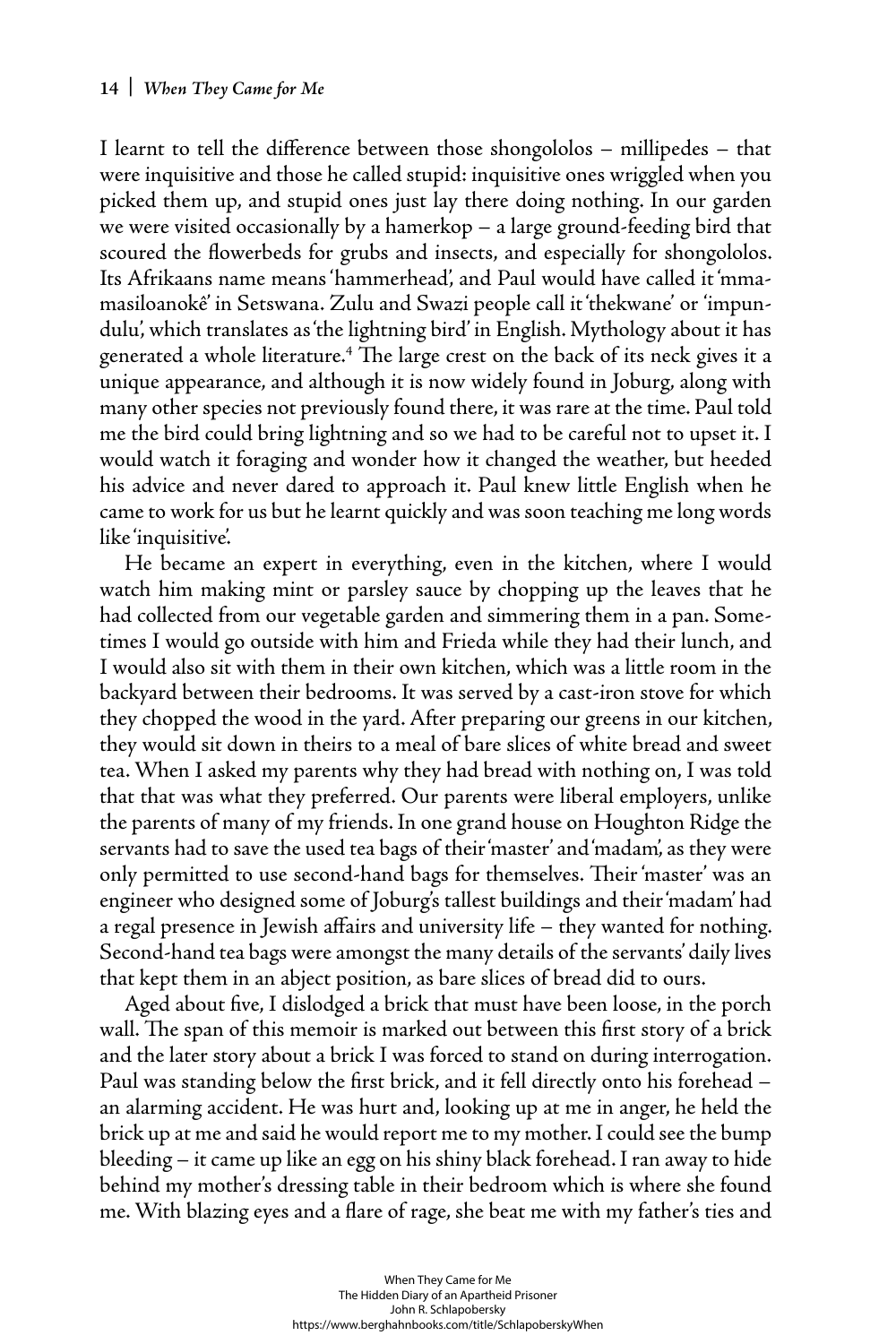belts that she pulled at random from the cupboard. I do not remember the physical injuries, but her blazing eyes and uncontrollable rage were dreadful. The nightmare of those blazing eyes would return to haunt me when I was in prison years later, and I had nightmares that my mother was peering in rage through the 'eye in the door', the peephole through which the guards scanned us when doing their inspections. At the time I injured him, Paul was the one who consoled me when I later went to join him in the garden. He was raking up leaves on the lawn and had put a record on my little black gramophone, and together we sang with the chorus, 'We'll catch a fox and put him in a box, and then we'll let him go.' Soon after that, together with a group of other little boys, I climbed up the trellis that now stood over the concrete strips of the driveway. I was the youngest, and when the time came to end our game and go in for dinner, I was the only one who could not get down. The others disappeared, and I was left alone and crying. Frieda found me and, looking up at me from below, she called my mother. Eventually Paul was sent for, and he climbed up quickly. Standing on the trellis frame, he picked me up and, with one arm firmly around my waist, he climbed down and put me into my mother's arms.

One day Paul was missing. I must have been seven. My parents explained that he had been to Warmbaths north of Pretoria. We visited there regularly with my maternal grandmother, Babela. There was a resort hotel built close to a series of natural hot springs. Paul's family lived there in a township in the veld and I knew that he visited them, but this time he did not return. After some days a letter arrived that upset my parents. He had written to them from jail. I had seen black people handcuffed to black policemen dragged down the street to jail. I imagined jail was even worse than the machayanis. My parents went into Paul's room with Frieda to search for his pass, and when they found it one of them drove off to collect him from the jail in town called The Fort. It was built into the side of a small mountain on the Rand, close to Hospital Hill – a dreadful place that we would try to look into as we drove past. The whole area is now the site of the country's new Constitutional Court. It took them a whole day to get him out, and seeing them return was one of the first great shocks of my life. Paul's face was so bruised that he could hardly open his eyes. My mother and Frieda took care of him and put gentian violet on his many lacerations. Frieda started wailing as soon as she saw him, and covered her face with her apron. Then, while tending to him, she made many loud exclamations in Setswana. Our GP, Doctor Willie, came by to do a house call and I heard him tell my mother that there appeared to be no damage to Paul's skull, but without an X-ray he could not be sure. I thought a skull was a ghostly thing, like the machayanis  $-$  I only saw skulls on the pirate flags of the ghost train at the funfair. Skulls had crossed bones beneath, and I was alarmed to be told that Paul had a skull inside his head. It was just as troubling to then be told that I also had a skull inside my head. I tried to find where it was but all I could feel was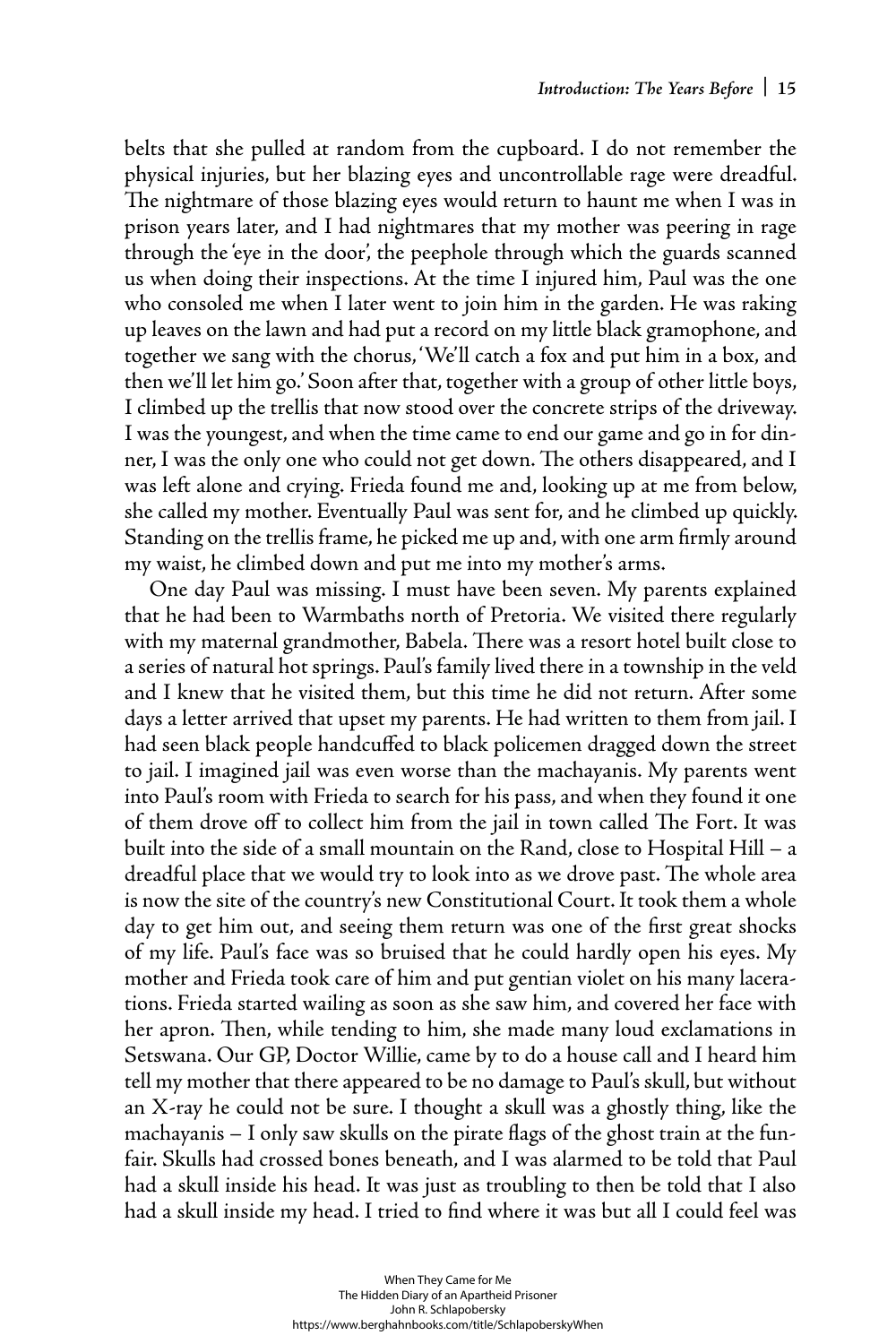my head and face. Years later when I was in Pretoria Local Prison – 'The Hanging Jail' – and realized that the comforting songs in the evenings were coming from condemned men before their execution, I could only half allow myself to consider what it meant to have your head pulled off your spine by a noose.

Paul made a full recovery and then resumed his normal working routines. But he was subdued and quiet, and did not play much. When I could muster the courage, I asked him what had happened. He told me that he had forgotten to take his pass with him when he visited his family in Warmbaths. He had left it in his room at our home. There was a police search at the station when he got off the returning bus. They called on everyone disembarking to produce their passes, and arrested him when they found he did not have one. I asked him what it meant to be arrested and he showed me his wrists and the bleeding bruises that the handcuffs had made. When I was arrested fourteen years later there were no handcuffs and there was only moderate physical violence, but they had other methods for whites. When the police took Paul to the jail, he tried to talk to the chief policeman to say that he did have a pass but had accidentally left it at the house where he worked. He tried to tell them our phone number or get permission to make a call. The policeman got angry when he repeated the number, and he told me with a chuckle that he behaved like an 'inquisitive one' and would not keep still. They beat him, but still he would not stop asking for a phone call – so they beat him again. They were going to send him to another jail on a farm a long way off where he would have to dig potatoes for a month and then go back to his 'tribal' home near Warmbaths. He managed to get a paper and pen from one of the other prisoners, wrote a note to my parents and gave it to another prisoner who was about to be released. He posted it to us, and that was how they came to bail him out (Carlson 1973, Johnstone 1976).

I asked Paul what a pass was, and he showed me – a little brown book with writing in it. He showed me his name and the name of the place where he was born, near Warmbaths, where he was allowed to live freely, without a pass. Then he showed me where it said 'Influx Control', and explained that it said he could work in Johannesburg at our address, which was written into the pass – 9 Meyer Street, Oaklands, Johannesburg. My parents later told me that all black people had to have passes to live in Johannesburg. They were against the government that made this law, and thought it was terrible. They took a case against the police for Paul's injuries, but the police claimed that other prisoners had done this to him. Much of this was beyond me at the time but I did understand Paul's account of how the country's prime minister – the man he called "The Big Boss', J.G. Strijdom – had a car that did not need an engine because there was a team of black people in harnesses who had to pull it along, like oxen. At that time, we were still travelling west to my grandmother Babela's farm in the Magaliesberg, where we would see the ox wagon pulled by many pairs of oxen. It made a grinding noise as it went down the road, groaning un-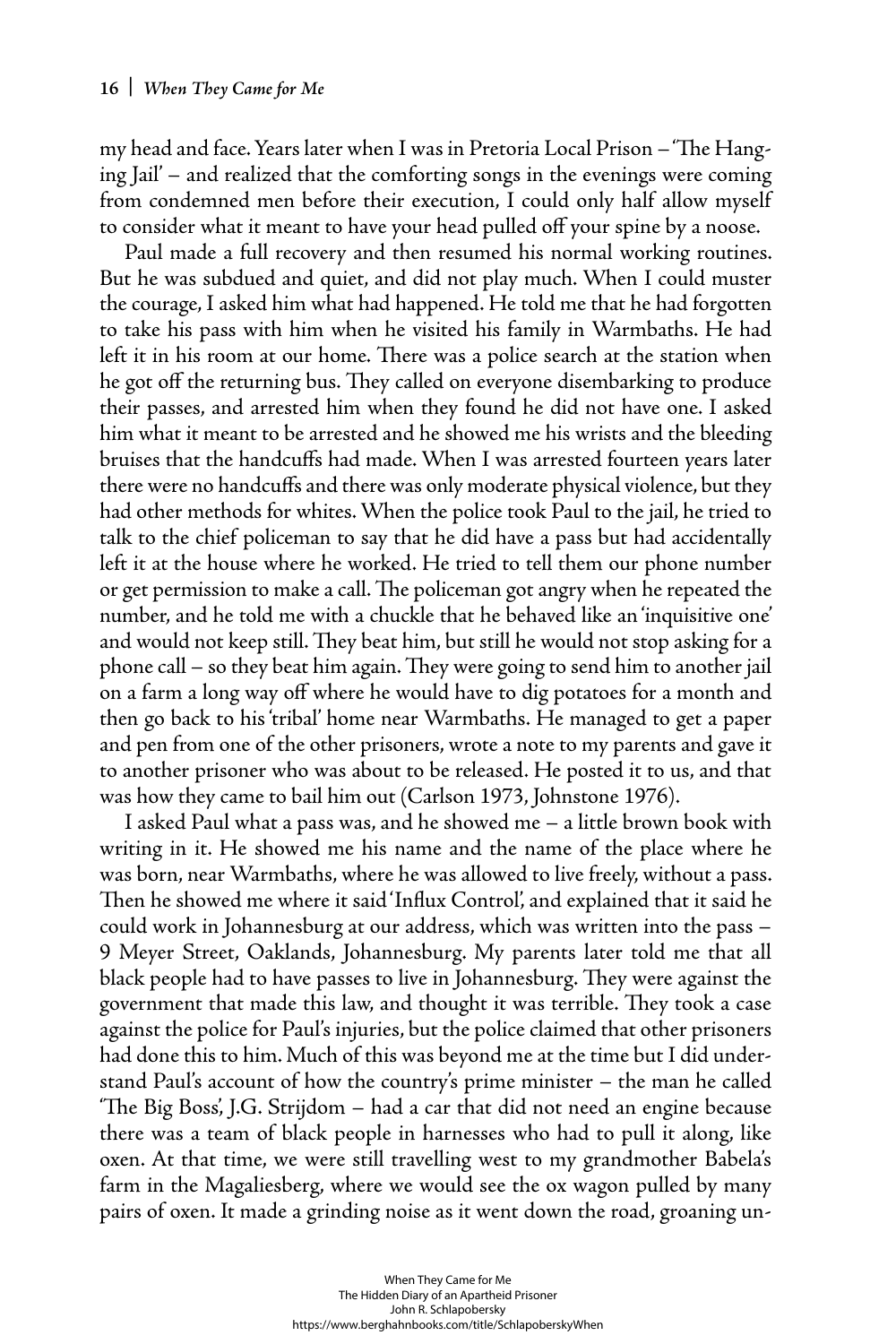der a heavy load of mielies – maize cobs. Paul told me that a policeman with a big whip walked beside the team of people who pulled the prime minister. I had seen the man with the long whip beside the ox wagon. When I later asked my parents about this, they told me the prime minister was indeed a terrible man, but his car did have an engine and black people did not have to pull it. They reassured me that no one, not even the police, could whip black people – but Paul told me they did, and said I should keep it a secret.

Our holidays were spent on Cape beaches, celebrated worldwide for their beauty. When I was eight, we were near the end of our summer stay at a resort called Hermanus where friends in a beach party near our own – they came from the same Johannesburg suburb – passed on news that our home had been burgled. We had no phone in our rented accommodation so were otherwise out of touch. I was not sure what a burglary was. In a confusion between buglers and burglars, I wondered why strangers had come to play bugles in our home while we were away. In Johannesburg one road into town took us past a boys' secondary school – it was my Uncle Ivan's – and at certain times of the day you could see a cadet band marching up and down the playground to the tunes of their buglers. My mother told me in the years that followed that, when even younger, I would call them 'the tootle-toos' and would wonder if that was where the war was. At three or four I had thought my father had been to war across the school playground from which you could hear bugles and see target practice with rifles.

My parents' irritability towards my questions on the beach that day – about buglers and burglars – left me at a loss. We returned immediately and, after the long two-day drive home, we found the place ransacked. I accompanied my father to the local police station where he filed the incident report. Standing beside him at the public enquiry desk where he was speaking to a big white policeman, I could look under the fold-up, fold-down counter and saw a black urchin in rags lying on his back on the floor under the feet of another, much younger white policeman, who wore big boots. The sight was hidden to an adult's view, so my father had no knowledge of what I was seeing until the child began to scream. He howled in pain and terror as the big man trampled up and down on his little body. My father was speaking in Afrikaans to the older policeman at the desk, which I did not understand at the time. He had come in vexed by the burglary, but I saw him startled by the sounds of the child's distress. There was more conversation and then I saw the little boy being bundled out of the area and taken to some nameless place in the anterooms of the police station while he made the most dreadful cries. When we later came out and I asked my father what had been going on, he told me they had caught someone like the burglars who had stolen from our house. But I could not understand why the policeman had walked on him! My father explained that this policeman's boss, the older one he had been talking to, had told the younger officer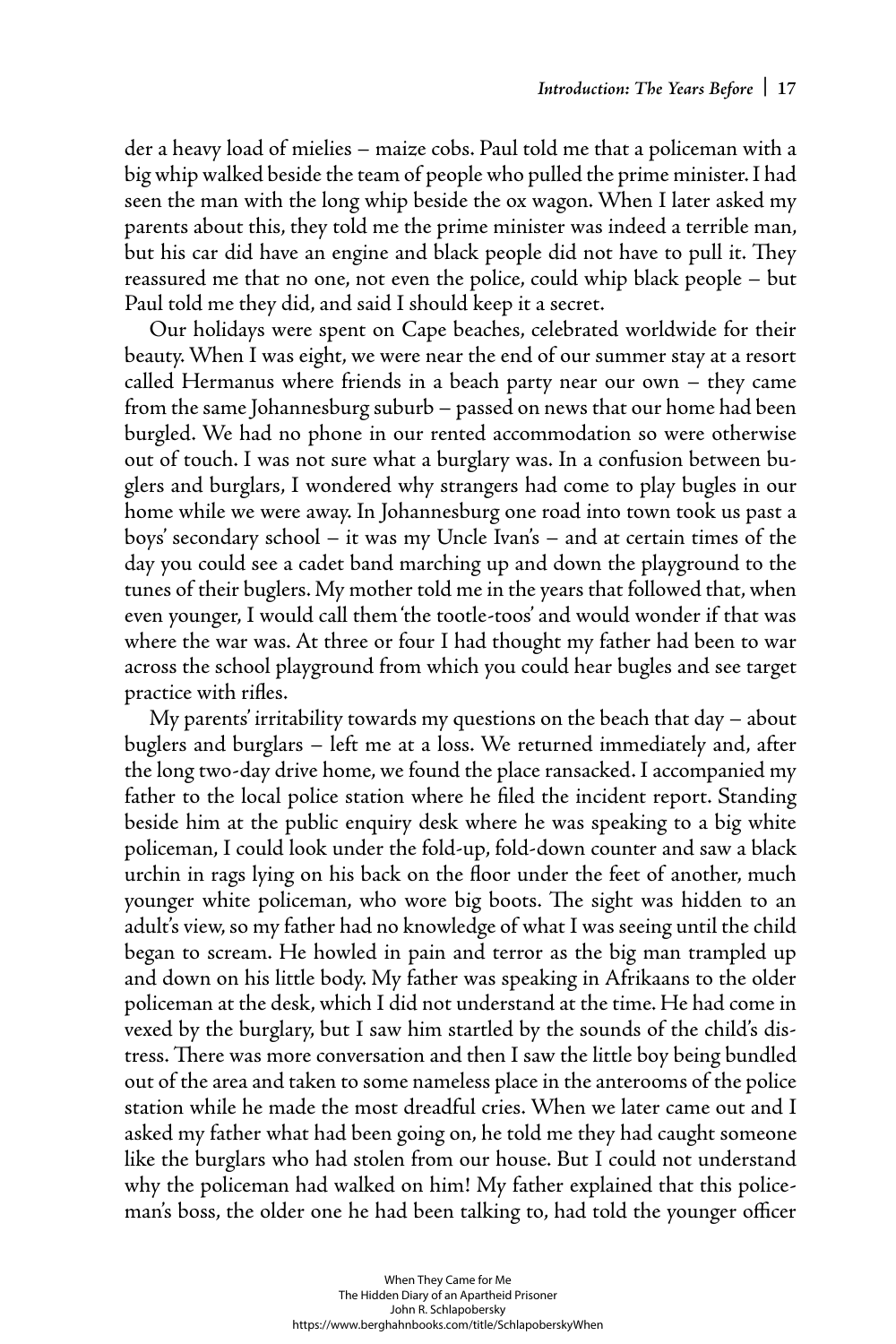to stop hurting the little boy and take him to the police cells. Years later he revealed the truth: the station commander had instructed his young colleague in Afrikaans to make sure he had'die kaffertjie' (the little kaffir) out of sight and sound before he 'questioned' him further.

My abhorrence for these people associated the image of a child under the feet of his tormentor with the colour of the policemen's uniform and the sound of Afrikaans. Events like these, of which I later learnt there were many, informed my parents' decision to leave the country, and we emigrated to Swaziland soon after. The price we paid for living on a farm was a boarding school in the capital Mbabane, twenty-seven miles from the farming valley we lived in. The school had been established by the Church of England but was now in government hands and was attended by the children of Swaziland's civil servants, British expatriates and local farmers. We were all white. It had an august religious name, St Mark's, and a motto, Nisi Dominus, 'except the Lord', the words that introduce Psalm 127, 'Except the Lord build the house, they labour in vain that build it'. Life in the boys' dormitories was more like *Lord of the Flies* than anything inspired by the better values of the Bible. The boys lived out their parents' colonial regimentation and brutality. We had to line up for everything, and shoes and clothes, hair and hands were all closely scrutinized by teams of prefects, supervised in turn by the masters. Meals were preceded by grace, 'For what we are about to receive may the Lord make us truly grateful', and then we would sit down to steal one another's bread, butter and jam, and go outside afterwards to settle scores with our fists. With a few cherished exceptions – people I have gratitude and regard for to this day – my teachers were the rejects of old educational orders in South Africa, the UK and its toppling colonies who washed up here. They did little to attend to children's pastoral needs. Cruel sport was made of the vulnerable, the odd ones out, or even those who just did not like sport. With my two younger brothers we were the only Jews in the school, and the only Jews many of the children had ever met. They did not know what to make of our identity or our name, which was distorted into many humiliating variants. There was a serious bully at work amongst a gang of others, and sometimes we would find the label off a bottle of HP Sauce plastered onto our places before meals. It was some time before we discovered what this was intended to mean – 'Hebrew Pig'. I learnt to fight and box, and gave as good as I got, but the battles left many scars, some of which are still with me. I did my best to protect my brothers, but we were all exposed to this abuse and there was not much we could do about any of it.

Swaziland (known now as Eswatini) was Britain's last African colony. The year 1968, in the dying days of empire, saw the Union flag come down for almost the last time in Africa at the Somhlolo Stadium beneath the beautiful Mdzimba mountains, and we were there to celebrate. By now David and Mar-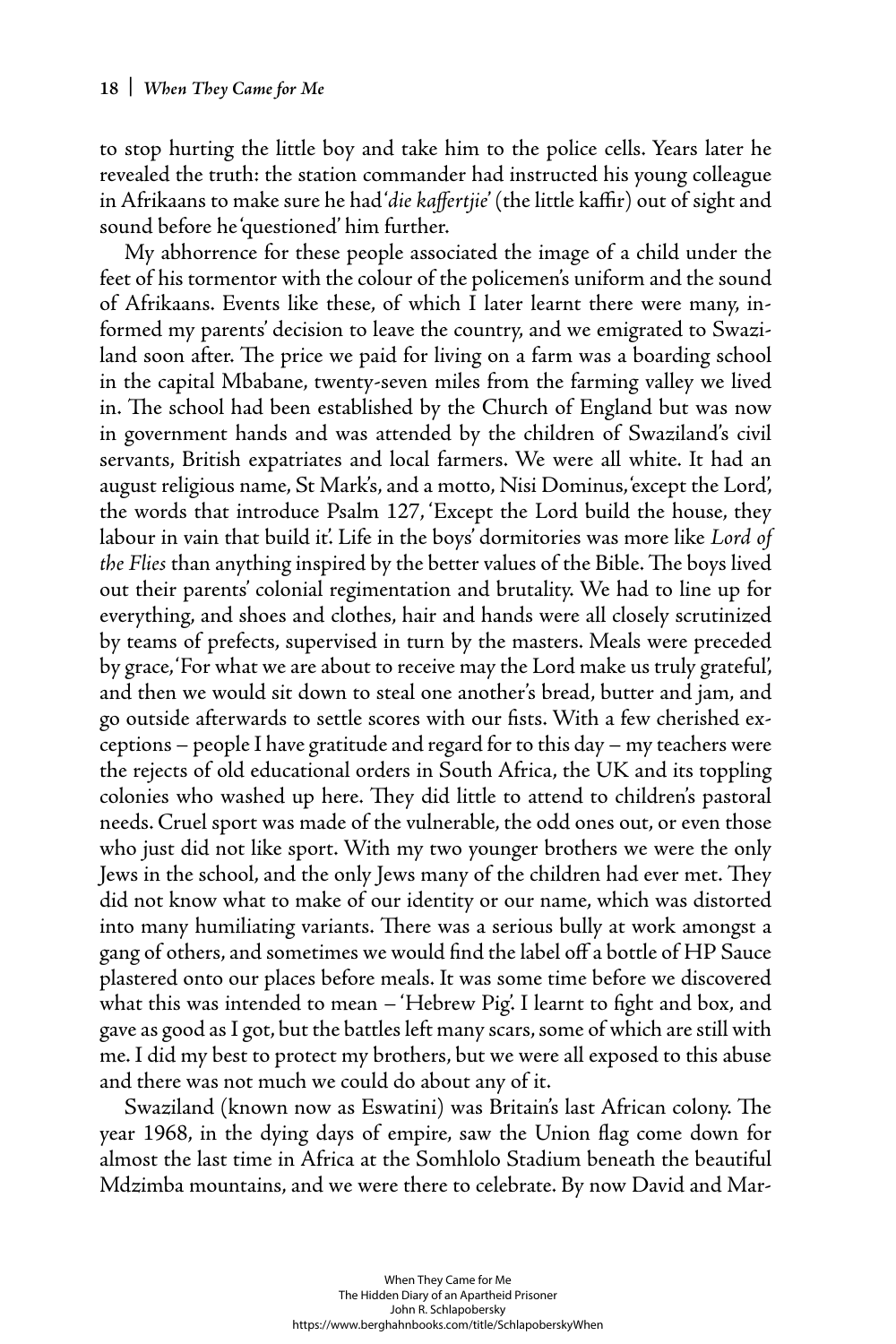ian were enrolled at Waterford Kamhlaba School, the first multiracial establishment in Southern Africa, and they participated in the school choir that won the award to sing for broadcast the new national anthem, *Nkulunkulu Mnikati*  wetibusiso temaSwati.<sup>5</sup> Its music and its lyrics are full of beautiful promise – they thank God for bestowing blessings on the Swazi and their country. Today, tragically, the country has the highest HIV rate in the world, with an epidemic compounded by TB. Dual testing and retroviral programmes are making headway, and the advancing mortality rate has recently been stabilized.

We had a flagpole at my own school where, just three years before independence, I had been responsible for playing the Last Post on a bugle when we took the Union flag down in the evenings. The strange irony that put this responsibility in the hands of one of the school's only Jews was not lost on the other boys, some of whom continued to refer to us with scorn as 'Jewboys'. The insults continued to hurt us and we still talk about it. But momentous events were under way. The colonial order still held sway in the mind-sets of people living inside its fabric throughout Southern Africa, strained as it was. My immediate family was different and, like other people of conscience, they were ahead of their time by generations. Those of us with outlooks like ours lived isolated and sometimes ostracized lives. But the Freedom Charter was shaped during the mid-1950s, and then in February 1960 the visiting British prime minister, Harold Macmillan, delivered his famous 'wind of change' speech to the South African Parliament. He made clear that South Africa's policy of apartheid would not enjoy Britain's further support and, within a month, popular movements representing the non-white population brought matters to a head in campaigns calling for the defiance of unjust laws, focused on the pass laws. In March, the police opened fire on a crowd of unarmed protesters in Sharpeville. The massacre was a defining watershed. The government declared a State of Emergency, banned the African National Congress (ANC) and Pan Africanist Congress (PAC), and arrested their leaders.

Later in the year the ANC president, Albert Luthuli, was awarded the Nobel Peace Prize, but he was only allowed out to receive it one year later. By the time he did so in 1961, South Africa had declared itself a republic, and the ANC initiated the armed struggle on 16 December, a date sacred to Afrikaners, on which they annually commemorated their 'covenant' with God. Elsewhere in the world that year, the UN General Assembly condemned apartheid, the trial of Adolf Eichmann took place in Israel, and the cosmonaut Yuri Gagarin was the first to orbit the earth. In 1962 Mandela was arrested, the Rivonia Trial began in 1963 and Martin Luther King's 'I Have a Dream' speech was delivered in 1964. The Beatles' career was just beginning and Bob Dylan's epic song, 'The Times They Are a-Changin", was released on an album in 1964 to soon shake your windows and rattle your walls. The cultural fixtures and values of the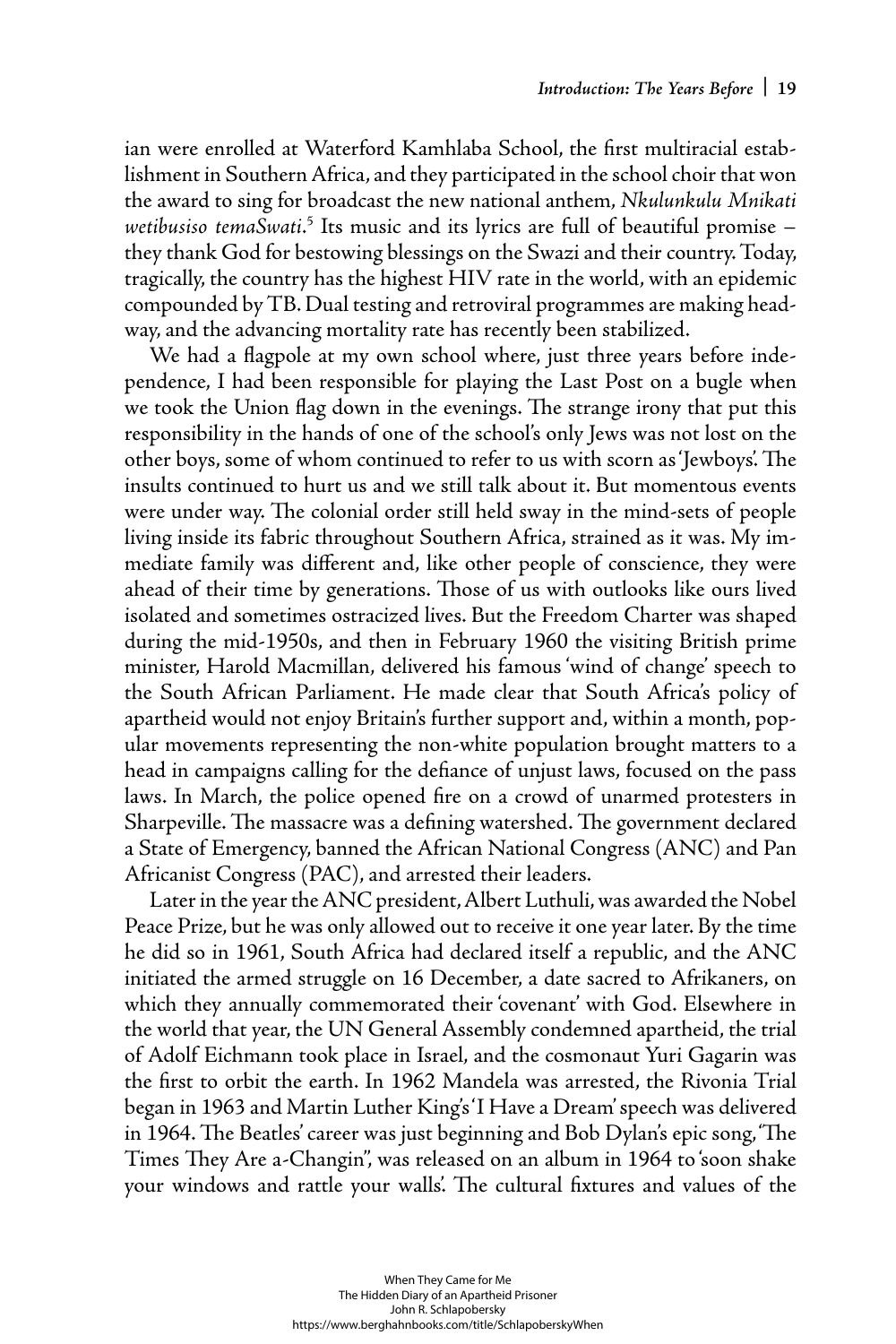world order were under radical change, but the South African regime, standing firm at one of its focal points, resisted progress of any kind.

There was a corresponding catalyst on our own domestic front in the mid-1960s. It followed historical events in Lithuania during the Holocaust. Yehuda Ronder was the sole survivor of the Jewish community of Keidan – a population of nearly four thousand men, women and children – who perished in 1941. He passed on a report about my grandfather's youngest brother Tzodik, the leader of this community, who died as a hero when he killed at least two of their murderers before they killed him. The story's outline reached our community in 1949 with the Johannesburg visit of Rabbi Ephraim Oshry, one of the few rabbinic survivors of the genocide. My brother Colin was born soon after Oshry's visit, and was named in Tzodik's honour. Oshry later published a Yiddish account of the genocide, now translated into English (Oshry 1995), in which Ronder's testimony describing the massacre gives a vivid account of Tzodik's stand (Chrust [1977] 2018: 234). During the most alarming days of my detention, when I thought they would kill me in the cell, I was sustained by Tzodik's story and I have described this in Days 24–32. I have visited these killing fields in Lithuania and have given talks and published papers about what befell our family during this first phase of the Holocaust, before the development of gas chambers (Schlapobersky 2002, 2017).

Our Oupa helped Rachel, the youngest of his siblings and the only one in Lithuania to survive the Holocaust, to come and visit us in South Africa in 1963–64. Before the war she had married and left the family home in Keidan to settle with her husband in Kovna (Kaunas). When the Nazis arrived early in July 1941, they were impounded in the ghetto, along with her older brother Eliahu, and his wife and their baby Rivka, who was just one year old. Rachel smuggled herself out of the ghetto and took Rivka with her in an empty potato sack to place her with a Lithuanian family before she herself was later reimpounded. The Lithuanians raised Rivka for the next two years as a hidden child and then abandoned her to a local orphanage (Shlapobersky-Strichman 2011: 231–40). Rivka's parents and Rachel's husband perished but Rivka and Rachel survived. In 1945, Rachel was liberated by the Russians from Stutthof, a concentration camp north of Berlin. She made her way back to find all her family dead except for Rivka. Her account of these appalling events is given in *The Keidan Memorial Book (Chrust [1977] 2018: 236). They were killed in* numbers we can only guess at – thirty, sixty, eighty? She found Rivka in the orphanage, adopted her and raised her as her own. She remarried with a survivor from Vilna, and they settled in Israel in 1958. Rivka was by then a welleducated student and attended the Technion in Haifa where she graduated as an engineer, going on to become a leading member of her profession. They have remained in Haifa where her husband is a distinguished business executive and they now have three children and five grandchildren.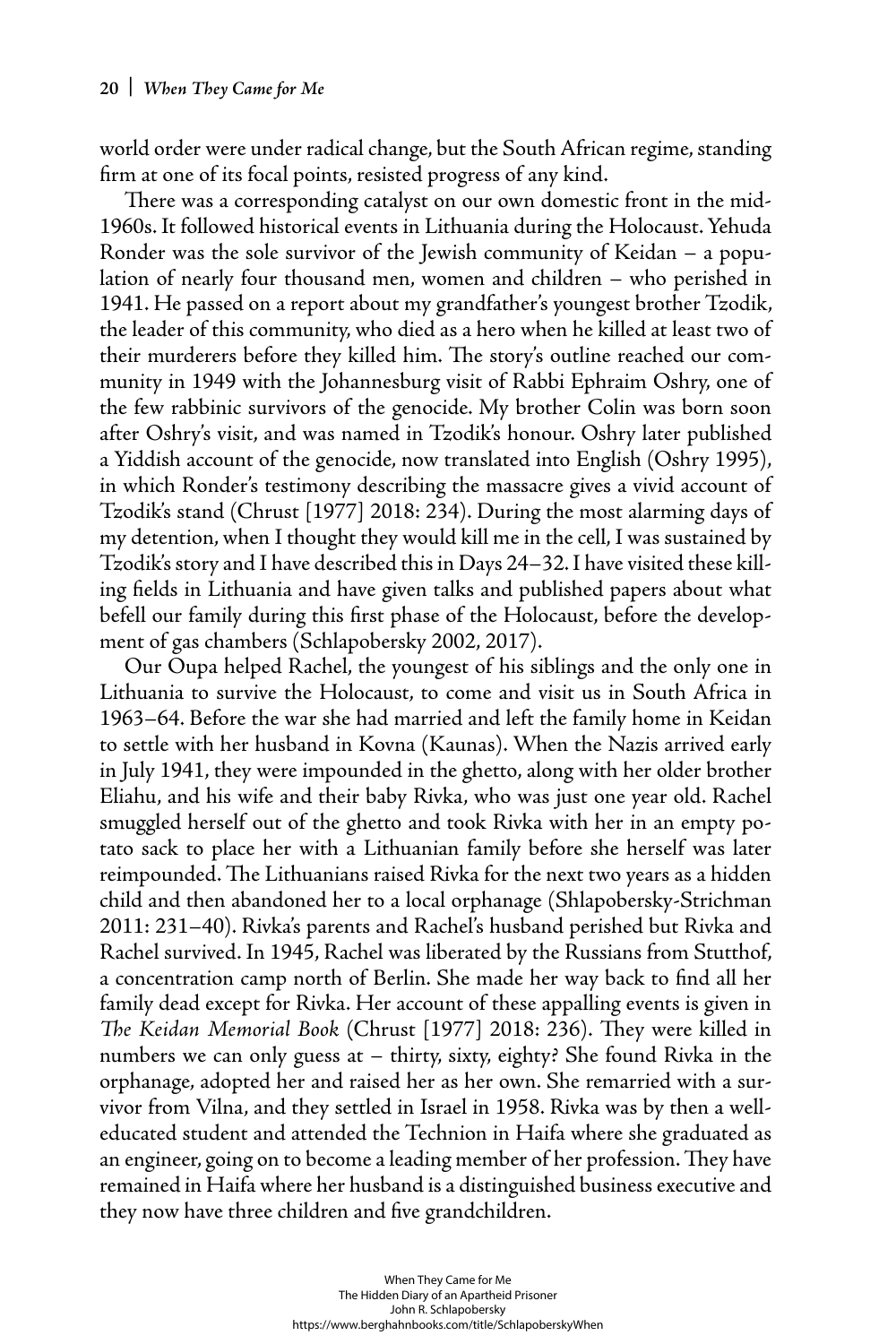Rachel's visit to us in South Africa was an epic event. Our parents went to Johannesburg to meet her and participate in a series of family gatherings arranged in her honour. I met her myself, briefly - a dignified, solemn woman with an appearance and bearing much like Oupa. I cherish the photograph that Ivan gave us of his father and Rachel together. At one of these gatherings Rachel recounted these events of the 1940s. Oupa went into shock on hearing the full account, and was to live for only one more year. My father reported on how, at some point during the course of Rachel's visit, he had turned to his siblings and appealed to them – in the light of what they had heard from her – to consider their own positions under apartheid. He took no satisfaction in describing how his sister's husband, a barrister at the Johannesburg bar, had said: 'Archie, how can you compare the Jews with the *schwarzes* (blacks)?' My father replied: 'You know, during the action we saw in Italy during the war, we were stuck on the Gothic Line in the Apennines in the winter of 1944 and heard news about the liberation of Auschwitz on the BBC. We were taking many German prisoners as the line was crumbling and, with my Yiddish fluency, I served as our unit's translator. The prisoners thought I was a British soldier who spoke a strange German. I would say, "We've heard about Auschwitz and know that you've been doing similar things elsewhere. We've interviewed many Italian Jews whose families you've sent to concentration camps. How could you do such things?" And their reply? Just like yours! "How can you compare Jews with human beings?"' For once the QC was stumped for an argument (Shimoni 2003).6

Did this make them question their values? Probably, but it was only with my own arrest six years later that our Johannesburg family took real account of how unsafe everyone is in a police state. My uncle the barrister later provided my parents with undercover legal guidance when they were struggling to get me out of prison. I understand that in the later years of the struggle another of my uncles provided shelter for ANC members in hiding. Between my deportation in 1969 and the country's first democratic government in 1994, life in exile over the decades meant that I had no exposure to changes in the value positions of my many younger relatives. But it has been heartening to discover that my own contribution to the struggle is as acknowledged and honoured amongst the younger generations of our family in South Africa as it is amongst those raised in the UK.

During my last year at boarding school in 1965, I came into a deserted dormitory one evening, when the other boys were still away in the dining hall, to find movement inside and was startled to see a little Swazi boy, who was just as startled. He jumped out of the window and I realized as he fled that a team of children had been pilfering our things. I gave chase, shouting as I went. He ran up the hill into the path of other schoolboys coming down. When I called out, they also gave chase, so he ran in another direction. Eventually I brought him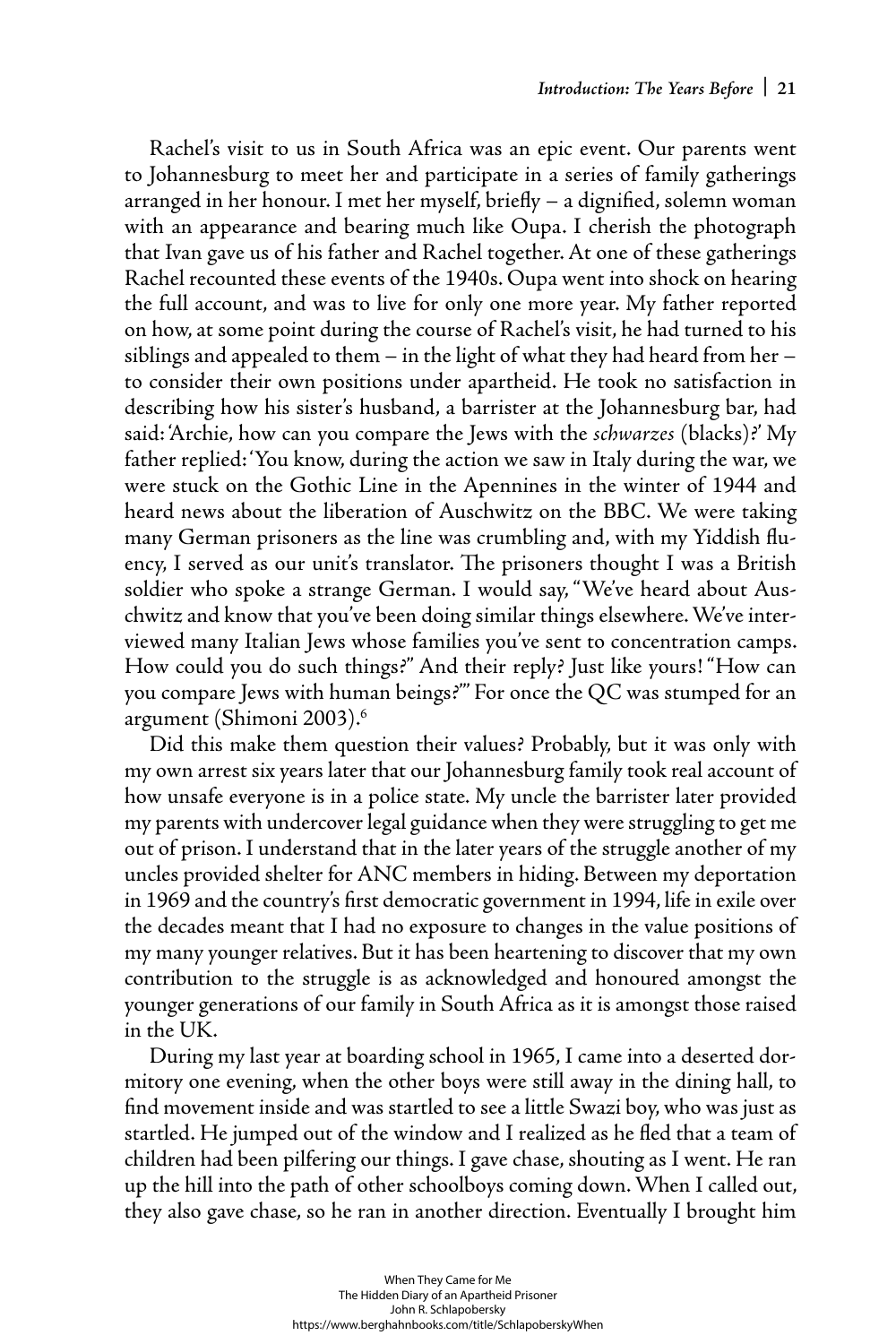down with a rugby tackle that tore our clothes – his and mine – as we tumbled down the dirt road.

When I seized him, I was disconcerted by his trembling body and, still under an adrenaline rush, I held him to me tightly as he tried to break away. Then I realized how hard his heart was beating and how much terror he suffered at being held. Others had by then caught up with us. No one wanted to hurt him, but not knowing what to do we took him to the schoolmaster's house. By then one of the other pilfering children had been brought in too. The master packed us into his car and drove us down to the police station in Mbabane. We – the white children who had caught these blacks – were vocal in our indignation and called for them to be charged.

The station commander – a big black man – spoke to them in siSwati in a stern but kindly manner. I could understand some of the exchange and was startled by his geniality and his shift in perspective from a law enforcer to someone concerned for its transgressors. He pointed out to us that they were dressed in rags. 'These children are very poor,' he said, they are homeless and have no adults in their lives to care for them. They are probably also hungry.' They were trembling and responded to his questions in monosyllables and with averted eyes. Although they looked eight or nine years old we were surprised to learn that they were in fact teenagers, so only a little younger than ourselves but half our size. When the commander wanted to know what they had stolen we went back to the dormitory with our schoolmaster to do an inventory and returned to report that nothing was missing. So, at this point they had nothing in their possession, nothing was found missing and nothing was found on their pathway of flight. The commander said they could be prosecuted for trespass but not for theft, though he preferred to put them in the care of a social worker. We had no idea what a social worker was or would do. I was to become a social worker myself, years later. But, at that time, we were indignant that they would not receive their due punishment – by contrast, our schoolmasters would have given us six cuts with a cane for a much lesser trespass. We returned, the children remained with the commander, and we heard nothing further.

This was the last incident to separate me from the white supremacy of my upbringing. Although I had few internal resources to appreciate what had happened, the moment of capture – feeling this child's frightened, beating heart – shifted me from the position of being a white bringing force to bear against black delinquency, to having an identification with these lost and frightened children.

I left school with a scholarship to study medicine at the University of Cape Town, where I began in 1966. I had grown up fascinated by the biological sciences and was inspired by my mother's first cousin, Alec Folb, to become a doctor like him. At UCT I was befriended by student leaders who were bringing people together to oppose apartheid, but I gave priority to my studies, got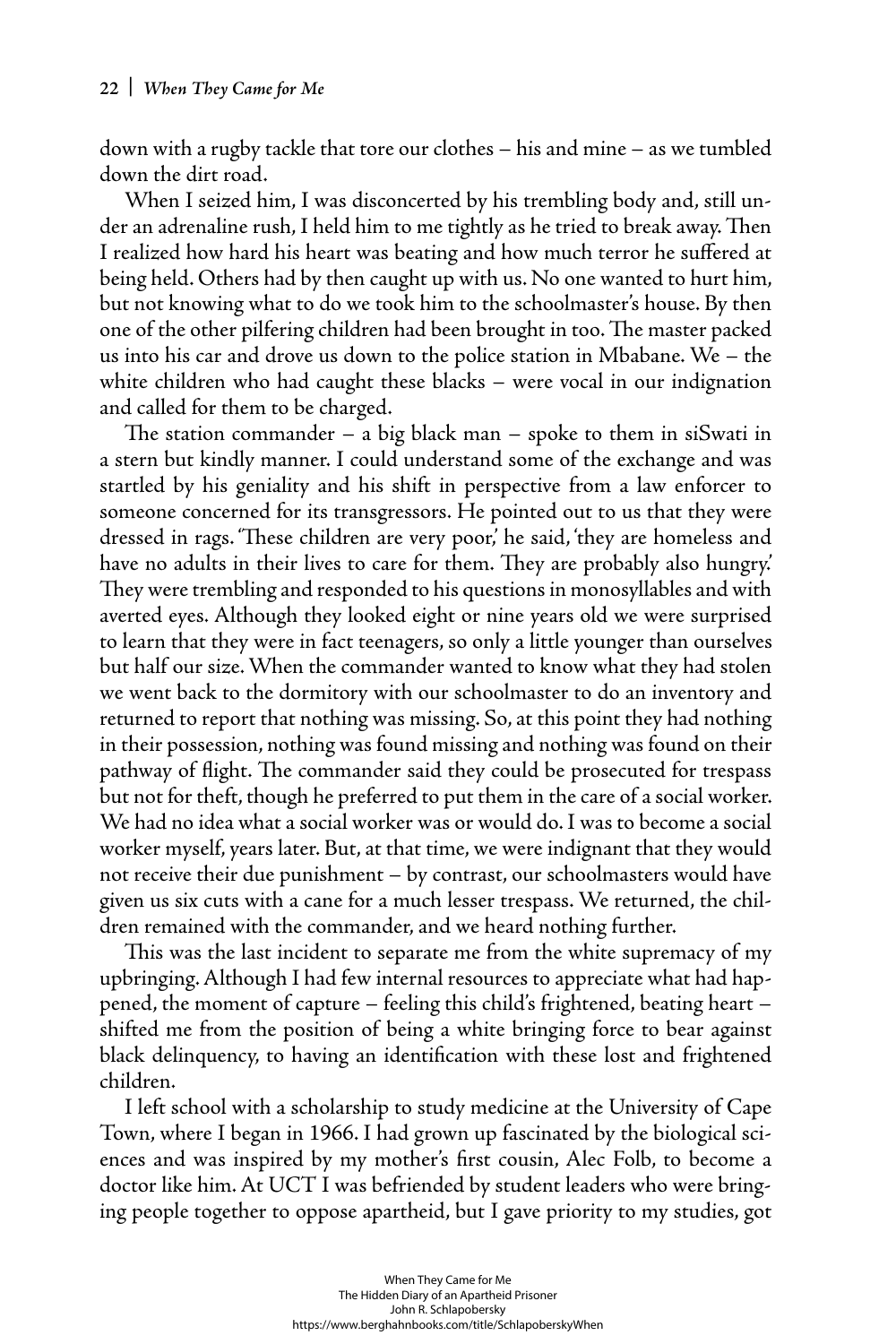absorbed in my subjects and struggled to survive the rough culture of College House, the men's dormitory in which I had the misfortune to be placed. News soon arrived of another scholarship awarded by the American Field Service – a student exchange programme – to go to the USA. After completing the first half of the year at UCT, I left to spend the next year in Scarsdale, Westchester County, New York. I lived with a local family and attended a state school with standards above those of my university's first year. The country was bitterly divided, and racial and political conflict would soon set it ablaze. The Vietnam War was raging, and the civil rights movement was breaking new ground in the Deep South. Boys in my school year were being drafted for military service, and the bombing of Hanoi had just begun. The year turned into more of a political education than an academic one, and exposure to an outstanding teacher gave me the confidence to begin writing.

I returned to university in Cape Town where I led a double life – reimmersed in basic sciences at medical school and, at the same time, uplifted by the student movement that was enrolling young people all over the world. I soon fell foul of the right-wing culture of people in my hall of residence, who turned on me violently, especially as I had previously played a part in inviting Robert Kennedy to deliver the annual Day of Affirmation lecture in 1966. I describe these violent events in Day 4. I got depressed, found it hard to study, withdrew from the course and moved up to Johannesburg to enrol for a degree in psychology at the University of Witwatersrand the following year. I had a successful first year studying psychology, literature and especially philosophy, in which I became deeply immersed. In the second year my curriculum included history and isiZulu, and I was halfway through this when I was arrested and deported.

In January 1968 at the beginning of my second year at 'Wits', I wrote a poem to both honour and question the launch of Apollo 8. I contrasted this triumph with the recent death of a baby girl whose mother worked as a maid for the family I was in lodgings with. Julie Nkosi looked after the kitchen and did the cleaning and laundry. She lived in one of the poky backrooms in their yard, like most black domestics, but her real home was in Alexandra township where her mother and sister looked after her two-year-old baby, along with other children in their family. Her husband was working elsewhere on a contract that kept him away from the family for most of the year. She had hidden the fact that she was a mother to protect her terms of employment. The pass laws only allowed those coming from Alexandra to work in white areas if they had no family responsibilities. Having grown up in Swaziland I had some command of siSwati, the country's language, closely related to isiZulu in which we would often chat when they were out. I was studying isiZulu at university and she would help me with the language. She also knew that I had friends in the township and trusted me with worry about her baby who lived there with her mother. She needed money to meet the cost of antibiotics and, when I succeeded in per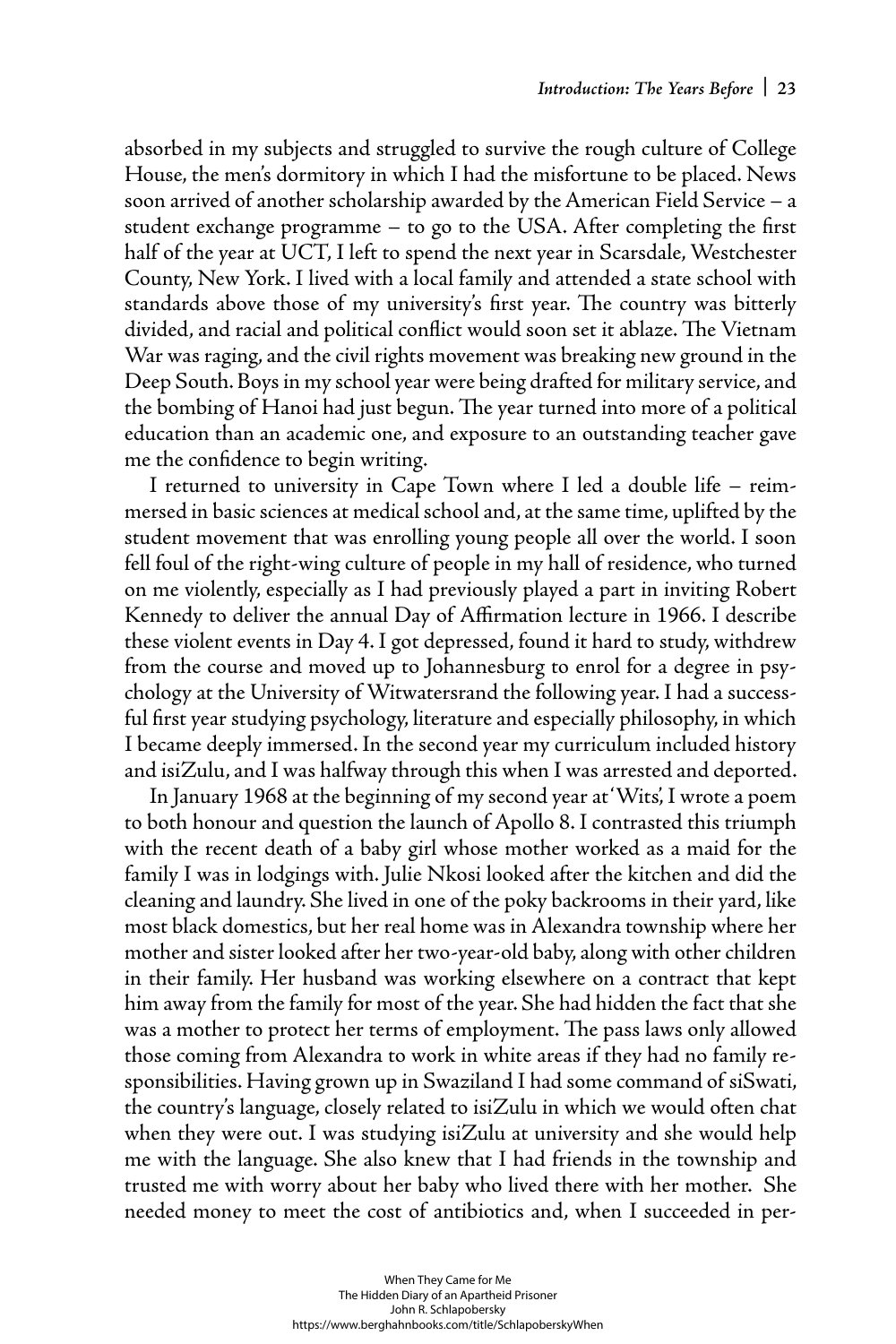suading her to disclose this to the family, they refused to help with the treatment cost, as they said she was not even supposed to have a baby. I raised funds on a loan from friends, but it was too late, and the baby died.

For some days Julie did not turn up for work, and then very early one morning when she did return, she found she was locked out. She woke me in the dark by tapping on my window from the outside to have me let her in. She was grieving, and her head was covered in a blanket. I woke the family to appeal for their help, but they refused to assist with the funeral expenses and, once more, I secured what I could on a loan from family friends. Later I drove into Alex on my motor scooter to Julie's family home, where I found them all sitting around in mourning, and I put the funds in the hands of Julie's parents. She was sitting in a corner hooded by a blanket. They had not yet been able to get news to her husband, the baby's father, who was working on a contract somewhere far away. I left my lodgings, and later wrote a poem to the dead child and the moon, a fragment of which opens this memoir. Julie had no such option. She needed the job, so she stayed on and I never saw her again. I hope she had other children, that she raised her family in Alexandra and that they saw deliverance from the terms of apartheid.

During my short spell at Wits I joined the South African Volunteer Service (SAVS), a student organization that raised money and recruited suitably qualified students to build schools in rural areas during university vacations. My first assignment involved leading a work camp to build a school in a remote part of Swaziland, which was something like going home. By then I had been befriended by a number of black students whom I invited to join us. We recruited some twenty white university students – men and women – and were joined by other volunteers on the site, most of whom came through the Quaker movement. We were housed in thatched huts in the village, dug an open latrine for ourselves and bathed in a nearby stream – men at one site and women at another. The villagers brought us clean water daily, and we cooked over an open fire. It was a cold winter in the mountains and it sometimes frosted overnight. We had several engineering students on the site who took charge of the build, following a pre-planned layout ordered and paid for in advance. People rotated through membership of the different teams – digging, cooking, offloading steel girders and breeze blocks, and later mixing and casting concrete and supporting the bricklayers who were laying breeze blocks. We had some wonderful singers and guitar players in the project, and evenings round the fire at night were musical and convivial. Our build was successful in the three weeks available and, lying in the mountains north-west of Mbabane, the school is still standing in the village of Makwana.

I had come across two of the blacks who joined us on the project, Ezekiel Mokone and Milner Moroke, when they visited the university common rooms. I was introduced to the third, Mongane Wally Serote, by Bill Ainslie, an art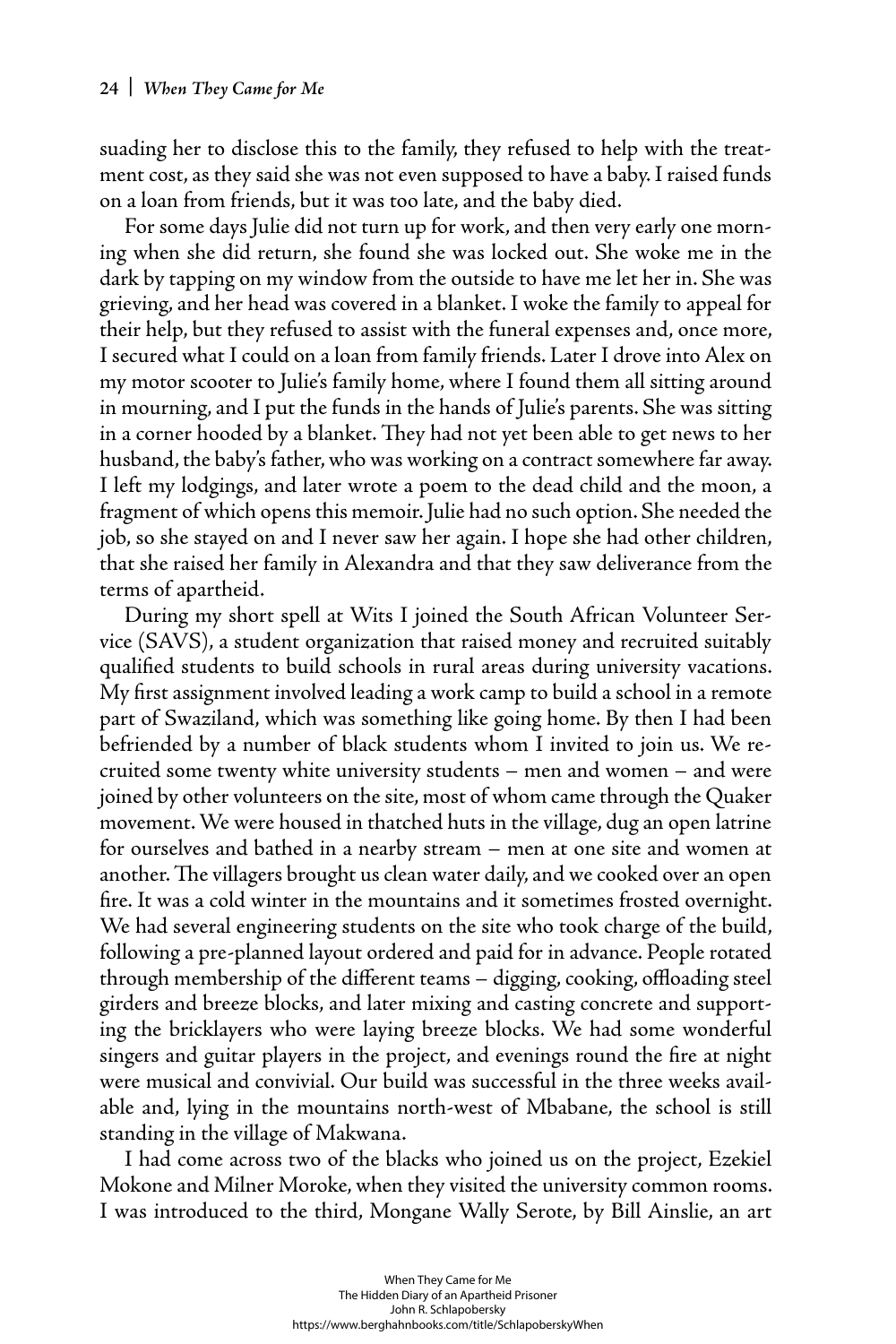teacher who, with his wife, opened their home to writers and artists. Wally was an aspiring writer who, without any university education, was better read in literature than anyone else I knew. By then I was a committed participant in a writers' workshop with Lionel Abrahams, one of the country's leading writers, and I would often present my poetry there. When Lionel passed away in 2004, I sent an epitaph to his widow in which I described how he had taught me to read and write for a second time. I introduced Wally to this group, and we would arrive on my motor scooter and later leave under their inspiration to go away and work on our respective writing projects. I saw Wally fashion poems that have become landmarks in the new South African literature. Our bond was both a friendship and a writers' alliance. We hid some of his work, and mine, in a wardrobe in my home, together with a stock of his political literature for which I provided safekeeping, at a time when police raids in Alexandra township had created new threats. When I was arrested and the police raided my own home, its secrets were not discovered. Like our friendship, they were safeguarded through our respective interrogations. The poetry in his voice, like his central role in the struggle, has inspired generations. I have watched with pride and respect as schools and universities build their teaching curriculum in South Africa on new foundations laid by his own poetry and novels, and by the literature of many others (Serote 1978a and 1978b).

I conclude this Introduction with a poem by Serote that he wrote while on a Fulbright Scholarship at Columbia University in New York in 1975, five years after enduring nine months of solitary confinement. He published it in his 1978 anthology, *Behold Mama, Flowers*.

# **When Lights Go Out Mongane Wally Serote**

(for some who are in South African jails)7

# 1

it is with the shadows of night when the sun comes and goes the moon comes and goes that we ask, in weary voices, which fall into the depth of the gulf: how does it feel to be you to be watching and waiting to feel the heavy weight of every minute come followed by another

and nothing even everything written in blood says nothing about how we could wake up tomorrow and build a day

> When They Came for Me The Hidden Diary of an Apartheid Prisoner John R. Schlapobersky <https://www.berghahnbooks.com/title/SchlapoberskyWhen>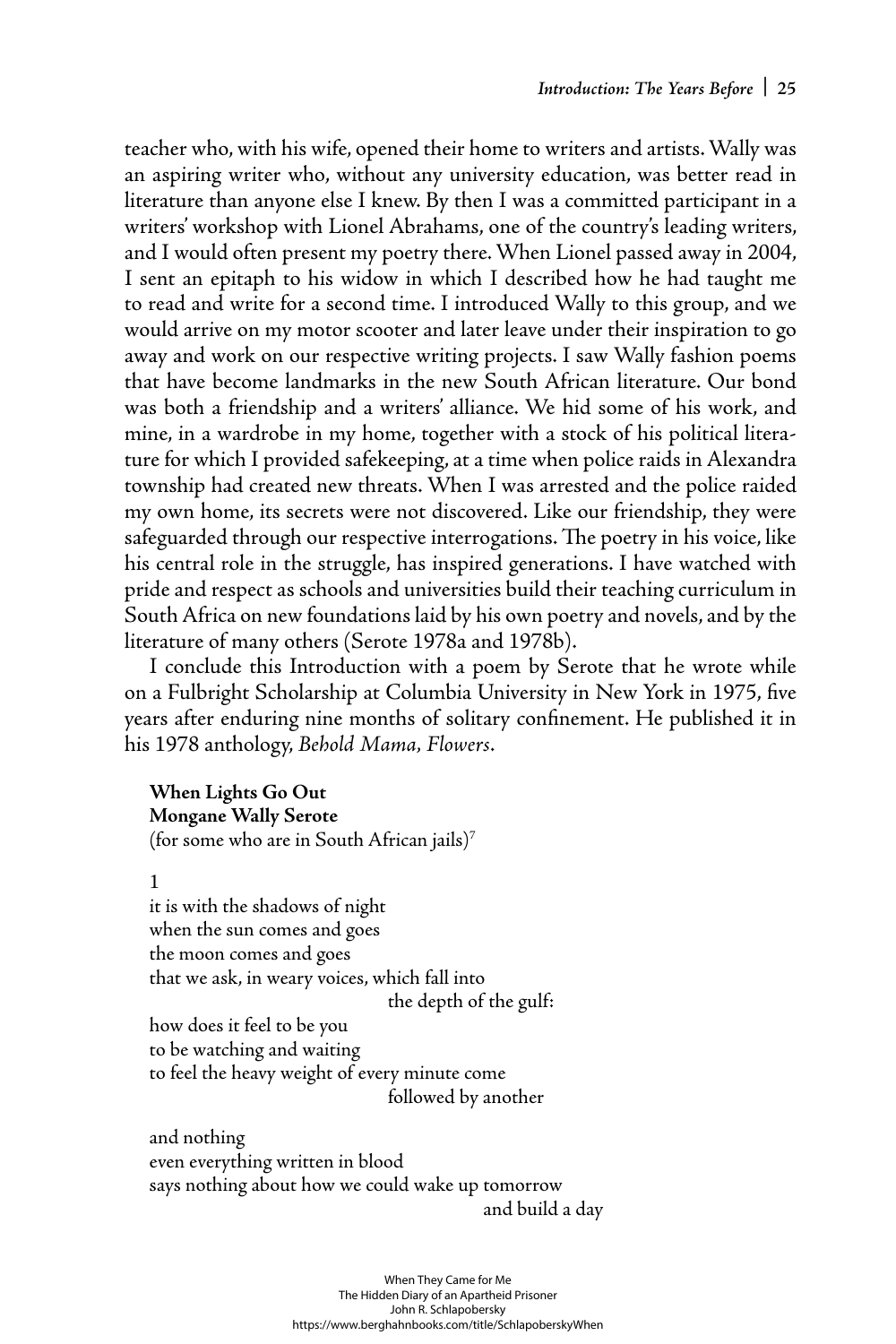## **26 |** *When They Came for Me*

#### $\mathfrak{D}$

your eyelids shut, if they ever do, and the memories of those you knew, flood behind the darkness of closed eyelids spiralling into patterns of pain and you alone know that once there were hopes that once the footsteps of the people sounded on the

horizon and the state of the state of the state of the state of the state of the state of the state of the state of the state of the state of the state of the state of the state of the state of the state of the state of th

and now silence strides across the sky where the sun sets, proclaiming a wish to rest

#### 3

can we tell you the children of a long hour a long day a long

night and the contract of the state of the state of the state of the state of the state of the state of the st

that hope never befriends fools yes time, in absolute eloquence, can erase our faces remember Sharpeville? in those days, violence and disaster were articulate and now today you watch and wait

### 4

so one day hope begins to walk again it whispers about the twisted corpses that we saw sprawled across the streets on this knowledgeable earth the tears the blood the memory and the knowledge, which was born by every heavy minute that we carried across a wilderness, where there were no paths where screams echoed, as if never to stop it is when there is no hope, that hope begins to walk

again anns an t-ainm again agus an t-ainm ag ainm an t-ainm ag ainm ag ainm ag ainm an t-ainm ag ainm an t-ain

yet like we said hope never befriends fools

#### 5

since we have eyes to see ears